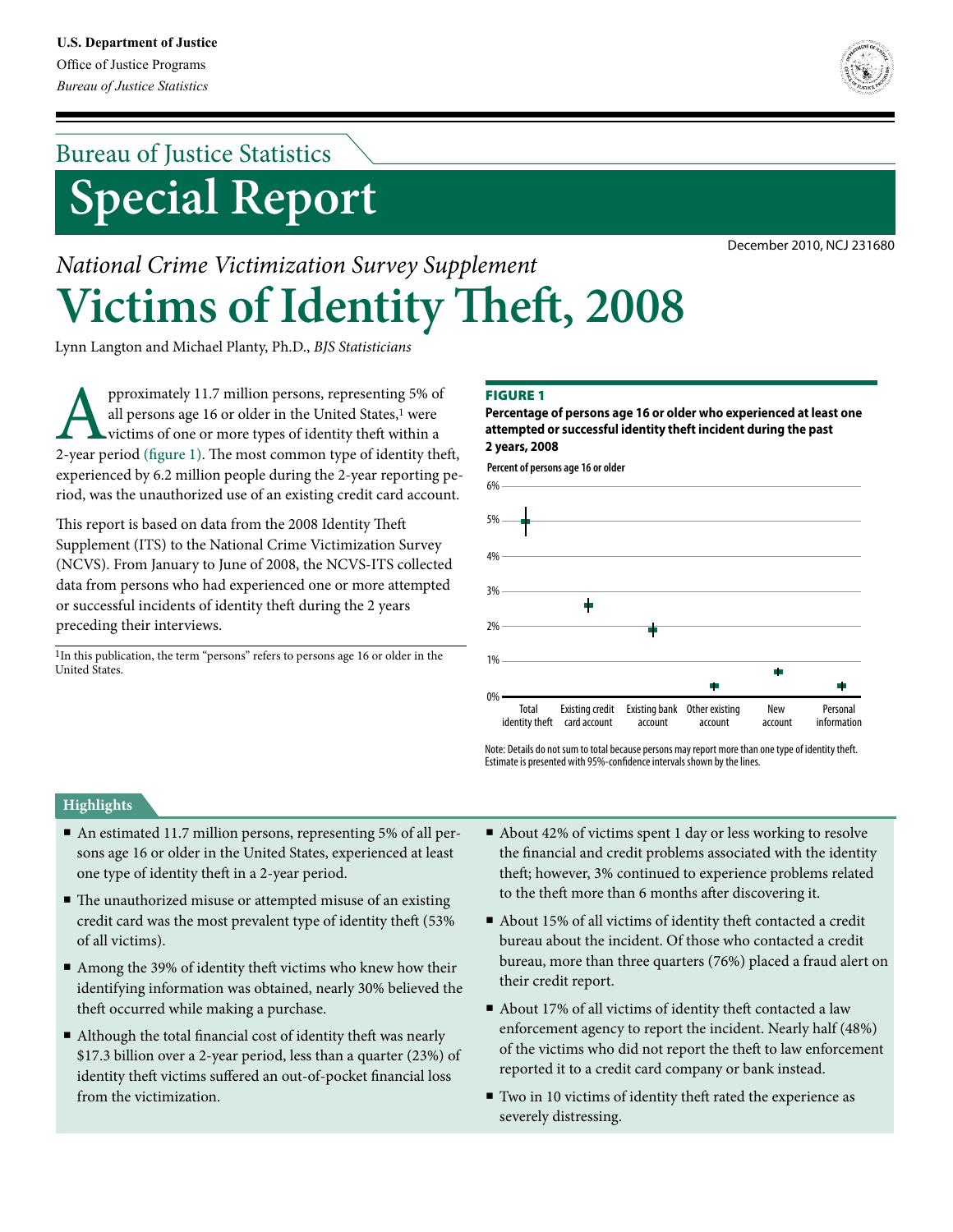In the NCVS-ITS and this report, identity theft victims include persons who experienced one or more of the following incidents:

- Unauthorized use or attempted use of an existing account, such as a credit/debit card, checking, savings, telephone, online, or insurance account.
- Unauthorized use or attempted use of personal information to open a new account, such as a credit/debit card, telephone, checking, savings, loan, or mortgage account.
- Misuse of personal information for a fraudulent purpose, such as getting medical care, a job, or government benefits; renting an apartment or house; or providing false information to law enforcement when charged with a crime or traffic violation.

This report focuses on the overall number, percentage, and demographic characteristics of victims who reported at least one type of identity theft during a 2-year period ending in 2008. It details the victims' direct and indirect financial losses; the time spent resolving problems related to the identity theft; the percentage of victims who reported the theft to credit card companies, credit bureaus, and law enforcement agencies; and the level of distress felt by identity theft victims.

This report on personal identity theft differs from previous BJS publications on identity theft that provided household-based estimates. For additional information, see *Identity Theft, 2005,* NCJ 219411, BJS website, November 2007 and *IdentityTheft Reported by Households, 2007—Statistical Tables*, NCJ 230742, BJS website, June 2010.

## **Prevalence and type of identity theft**

## *More than half (53%) of identity theft victims experienced the unauthorized use of an existing credit card*

In the NCVS-ITS, the unauthorized misuse or attempted misuse of an existing account was the most prevalent type of identity theft, experienced by 10.1 million persons age 16 or older (4% of all persons) over the 2-year period (appendix table 1). The majority of victims experienced the fraudulent use of their existing credit cards (6.2 million victims or 3% of all persons) or bank accounts (4.4 million victims or 2% of all persons). Another 811,900 victims (0.3% of all persons) experienced other types of existing account theft, such as the misuse

or attempted misuse of an existing telephone, online, or insurance account.

An estimated 1.7 million victims (0.7% of all persons) reported the fraudulent misuse of their information to open a new account, such as a credit card or telephone account. Another 618,900 victims (0.3% of all persons) reported the misuse of their personal information to commit other crimes, such as fraudulently obtaining medical care or government benefits or providing false information to law enforcement during a crime or traffic stop.

Many victims experienced multiple types of identity theft. About 16% of all victims (1.8 million victims) experienced multiple types of identity theft during the 2-year period (table 1). For the majority of victims of multiple types of identity theft (65%), the thefts involved unauthorized use of a combination of existing accounts, such as credit card, checking, savings, telephone, or online accounts. For the remainder of this report, victims are placed into mutually exclusive identity theft categories, with victims of multiple types of theft placed in the "multiple types" category rather than counted multiple times.

#### **TABLE 1**

**Number and percentage of persons age 16 or older who experienced at least one attempted or successful identity theft incident in a 2-year period, 2008**

| Type                           |            | Number of victims Percent of all persons |
|--------------------------------|------------|------------------------------------------|
| <b>Identity theft</b>          | 11,694,600 | 5.0%                                     |
| <b>Existing account</b>        | 8,339,500  | 3.5%                                     |
| Credit card                    | 4,840,600  | 2.0                                      |
| <b>Banking</b>                 | 3,047,400  | 1.3                                      |
| <b>Other</b>                   | 451,500    | 0.2                                      |
| New account                    | 1,118,600  | 0.5%                                     |
| <b>Personal information</b>    | 414,500    | 0.2%                                     |
| <b>Multiple types</b>          | 1,822,000  | 0.8%                                     |
| Existing accounts <sup>a</sup> | 1,190,900  | 0.5                                      |
| 0ther <sup>b</sup>             | 631,200    | 0.3                                      |

Note: Numbers rounded to the nearest hundred. Percentages based on persons age 16 or older living in households in the United States (235,125,600). In 2008, 473,200 persons (0.2%) did not know or did not report whether they were victims of identity theft during the prior 2 years. An estimated 223 million persons (94.8%) had not experienced identity theft within the 2-year period.

aIncludes victims who experienced some combination of two or more of the following: unauthorized use of a credit card, banking account, or other existing<br>account.

bIncludes victims who experienced some combination of two or more of the following: unauthorized use of an existing account, misuse of personal information to open a new account, or misuse of personal information for other fraudulent purposes.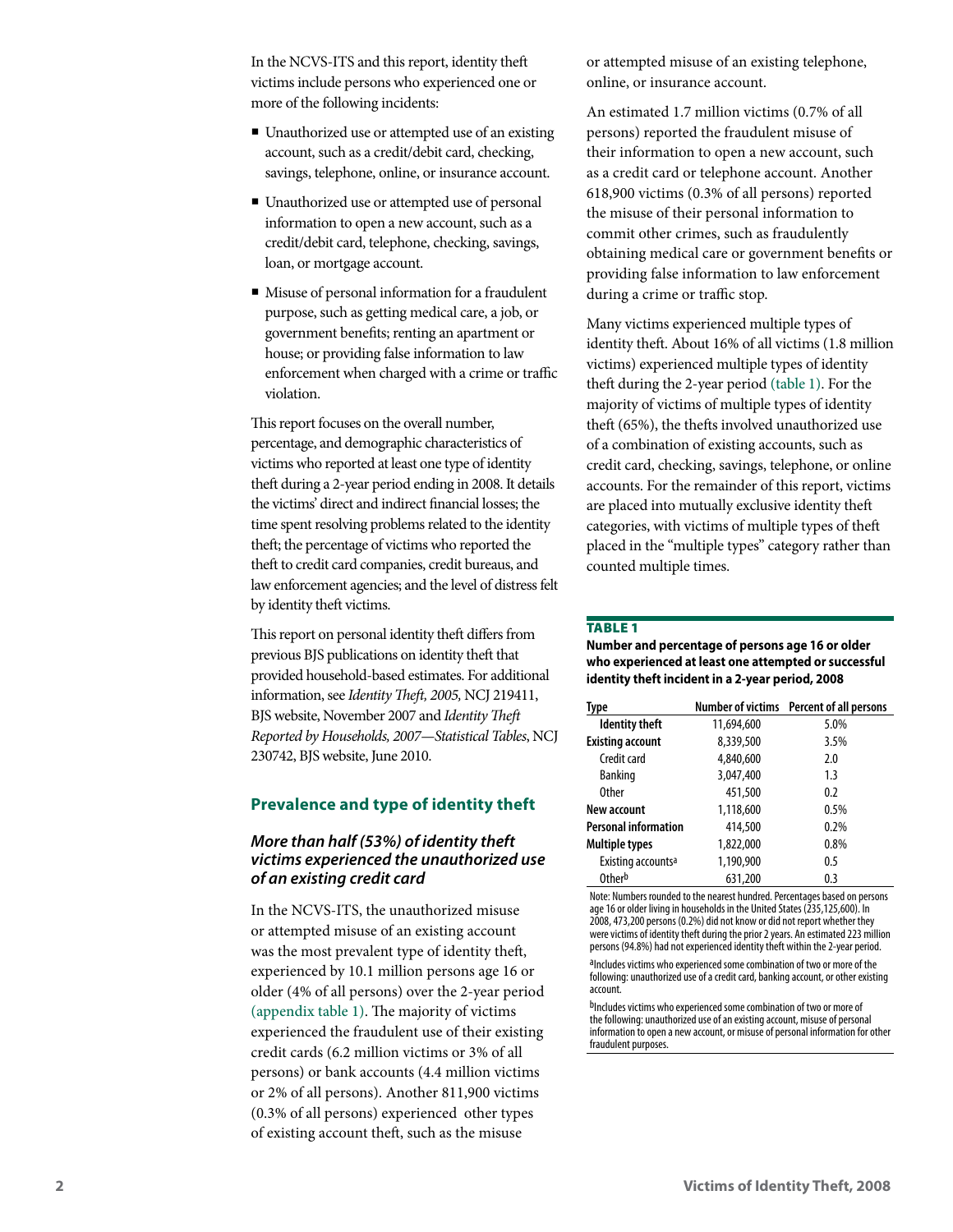## **Victim demographics**

## *A greater percentage of identity theft victims lived in higher income households than in lower income households*

A similar percentage of men and women (5%) experienced identity theft during the 2-year period (table 2). The percentages of victims, when categorized by type of theft (e.g., unauthorized use of existing account information, misuse of information to open a new account, misuse of personal information for other fraudulent purposes), did not vary by gender (appendix table 2). A greater percentage of persons ages 16 to 24 (6%) were victims of at least one type of identity theft than persons age 65 or older (4%). A greater percentage of persons living in households with an income of \$75,000 or more experienced at least one type of identity theft than persons living in households with lower incomes.

Differences were observed among demographic groups in the percentage of respondents who experienced the unauthorized use of an existing account, such as a credit card or bank account. A greater percentage of persons living in households with an income of \$75,000 or more (5%) experienced fraud involving an existing account than persons living in households with an income below \$75,000. A greater percentage of whites (4%) than blacks (2%) experienced theft of an existing account in the 2-year period. Differences across income and race categories may be related to the prevalence and use of credit cards and bank accounts.

## **Recognizing identity theft**

## *About 3 in 10 victims who knew how their identity was stolen believed the information was obtained during a purchase or other transaction*

In 2008, 11.7 million persons had experienced one type or one incident of identity theft during the prior 2 years. Of these victims, about 40% had some idea as to how the identity theft occurred (appendix table 3). A greater percentage of victims who experienced multiple types of identity theft in a single incident (50%) knew how the theft had occurred, compared to victims of all other types.

Of the 4.5 million victims who knew how their identifying information had been obtained, nearly 30% believed their identity was stolen during a purchase or other transaction. Another 20% believed the information was lost or stolen from a wallet or checkbook, followed by 14% who thought the information was stolen from personnel or other files at an office. Eight percent thought family or friends stole their information. However, among identity theft victims who had their personal information used for fraudulent purposes and knew how their information was obtained, about 4 in 10 (39%) thought that family or friends were responsible (figure 2).

#### **TABLE 2**

#### **Percentage of persons who experienced at least one attempted or successful identity theft incident during the past 2 years, by victim characteristics, 2008**

| <b>Characteristic</b>    | <b>Number of victims</b> | Percent of persons* |
|--------------------------|--------------------------|---------------------|
| <b>Total</b>             | 11,694,600               | 5.0%                |
| Gender                   |                          |                     |
| Female                   | 6,210,000                | 5.1                 |
| Male                     | 5,484,600                | 4.8                 |
| Age                      |                          |                     |
| $16 - 24$                | 883,100                  | 6.0                 |
| $25 - 34$                | 2,173,300                | 5.9                 |
| $35 - 49$                | 3,981,800                | 5.1                 |
| $50 - 64$                | 3,161,200                | 4.8                 |
| 65 or older              | 1,495,100                | 3.7                 |
| Race/Hispanic origin     |                          |                     |
| White, non-Hispanic      | 8,711,600                | 5.1                 |
| Hispanic                 | 1,040,400                | 4.1                 |
| Black, non-Hispanic      | 1,160,400                | 4.4                 |
| Other race, non-Hispanic | 553,400                  | 5.0                 |
| More than one race       | 228,900                  | 10.4                |
| <b>Household income</b>  |                          |                     |
| Less than \$25,000       | 1,176,600                | 3.6                 |
| \$25,000-\$49,999        | 2,269,300                | 4.9                 |
| \$50,000-\$74,999        | 1,711,600                | 5.1                 |
| \$75,000 or more         | 4,073,100                | 7.0                 |
| Unknown                  | 2,464,000                | 3.8                 |

\*Percentage based on all persons age 16 or older in reference category.

#### Figure 2

**Most common ways offenders obtained personal information from the 4.5 million identity theft victims who knew how the theft occurred, by type of theft, 2008**



Note: Percentages based on the 4.5 million identity theft victims who had some idea about how their personal information was obtained.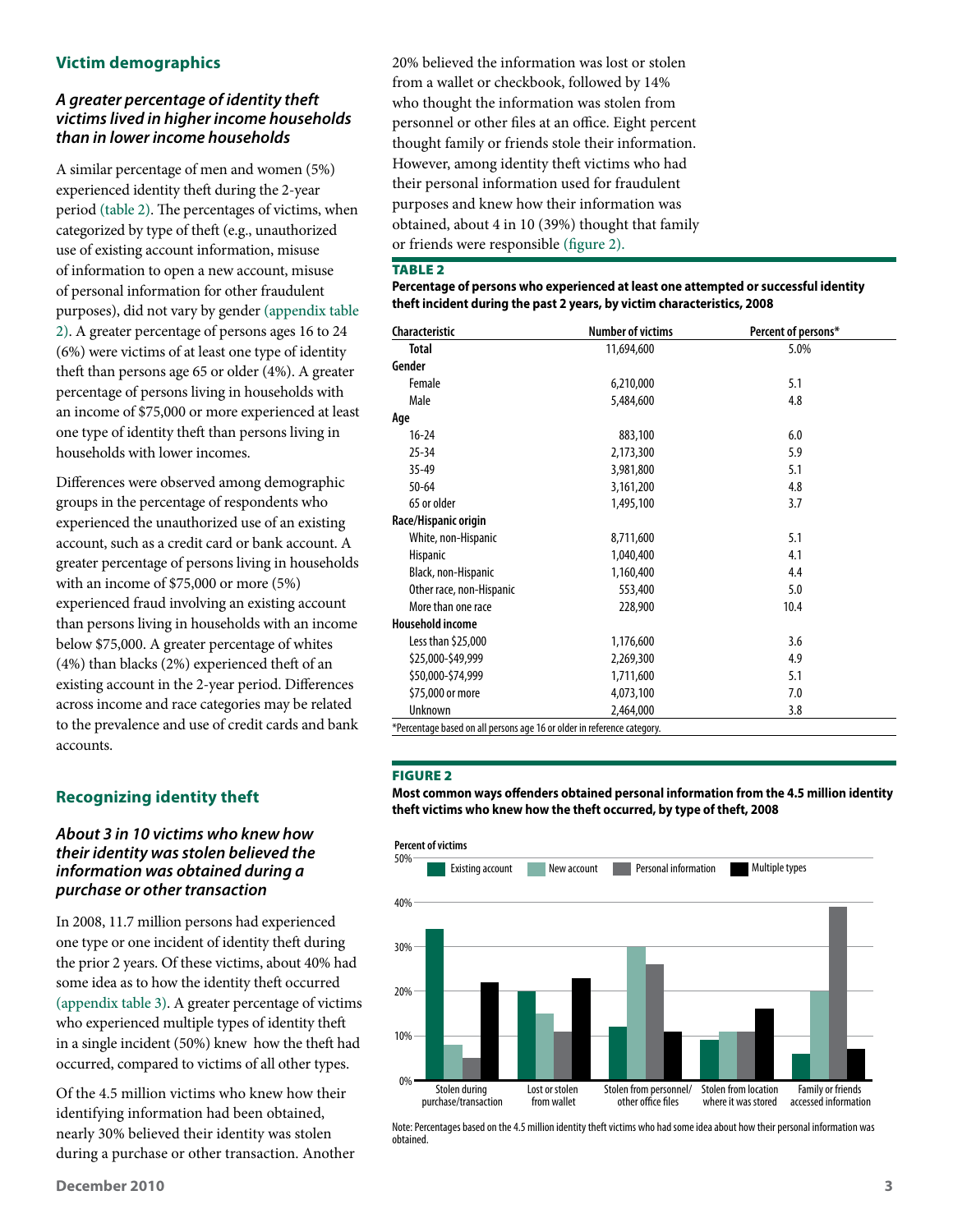## **Financial impact**

## *The total financial cost of identity theft was nearly \$17.3 billion over 2 years*

The economic impact of identity theft can be broken down into direct and indirect financial loss. Direct financial loss refers to the monetary amount the offender obtained from misusing the victim's account or personal information, including the estimated value of goods, services, or cash obtained. Indirect loss includes any other costs accrued because of the identity theft, such as legal fees, bounced checks, and other miscellaneous expenses (postage, phone calls, or notary fees).

In 2008, 62% of identity theft victims reported a direct or indirect financial loss associated with the theft during the prior 2 years. Victims of identity theft reported a cumulative financial loss of nearly \$17.3 billion during the 2-year period. Across all types of identity theft, victims suffering a financial loss of at least \$1 lost an average of \$2,400, with a median loss of \$430 (appendix table 4) . 2

The percentage of victims who suffered any financial loss varied by the type of identity theft. Approximately 61% of victims of credit card fraud, 70% of victims of bank card fraud, 48% of new account fraud, and 24% of personal information fraud experienced a financial loss during the previous 2 years. Of those victims who experienced multiple types of identity theft, about 70% reported a financial loss. Victims of new account fraud incurred an average financial loss of \$7,250, with a median loss of \$802.

In some instances, a company, such as a credit card or insurance company, may reimburse some or all of the financial loss, reducing or eliminating out-of-pocket losses. In 2008, 23% of identity theft victims reported suffering a personal out-ofpocket loss (direct loss, indirect loss, or both) of at least \$1. Among the victims who experienced some out-of-pocket financial loss as a result of the theft, 36% lost less than \$100, and 22% lost \$1,000 or more (figure 3) .

*Direct financial loss.* In 2008, about 59% of the 11.7 million victims of identity theft reported direct financial losses during the previous 2 years totaling \$16.6 billion (appendix table 4). The percentage of victims who suffered a direct financial loss varied by the type of identity theft. Approximately 59% of credit card fraud victims, 68% of bank card fraud victims, 42% of new account fraud victims, and 18% of personal information fraud victims experienced a direct financial loss during the previous 2 years. Of those victims who experienced multiple types of identity theft, about 69% reported a direct financial loss.

Of the victims who reported a direct financial loss, victims of new account fraud incurred an average direct financial loss of \$8,110, with a median loss of \$1,000. Victims who experienced the misuse of their personal information reported an average direct loss of \$2,829 and a median direct loss of \$2,500. Victims of credit card fraud (9%) had an average direct loss of \$1,105 (median direct loss \$400). Victims who experienced multiple types of fraud reported an average direct loss of \$4,680, with a median direct loss of \$600.

Approximately 16% of all victims reported direct out-of-pocket personal losses, which totaled \$4.1 billion over the 2-year period. The 16% of victims who suffered a direct personal loss of at least \$1 lost an average of \$2,228, with a median loss of \$300. A greater percentage of victims of multiple types of identity theft (26%) and victims of bank account theft (25%) experienced personal direct losses, compared with victims of credit card fraud (9%), new account fraud (5%), and the misuse of personal information (10%).

*Indirect losses.* In addition to any direct financial loss, approximately 11% of all identity theft victims reported indirect losses which totalled \$1.04 billion over the 2-year period. The 11% of victims who suffered an indirect loss of at least \$1 reported an average indirect loss of \$788, with a median of \$50, from dealing with the identity theft over the 2 years. With the exception of victims of fraud involving an existing account other than a credit card or bank account, victims of each type of identity theft who reported an indirect financial loss had a median indirect loss of \$100 or less. Victims who experienced the fraudulent misuse of their personal information reported the largest average indirect loss of \$3,955, with a \$100 median loss.

<sup>2</sup>Victims who reported in screener questions that the offender was not successful in obtaining any money, goods, or services from their account were not asked to report a direct financial loss. Further review of the survey responses to follow-up questions revealed that a small percentage of these victims may have experienced a direct financial loss. It is not possible to verify or reliably estimate these losses. Consequently, any direct losses related to these cases may underestimate the financial impact of identity theft. See *Methodology* for more information on the distinction between attempted and suc cessful identity theft.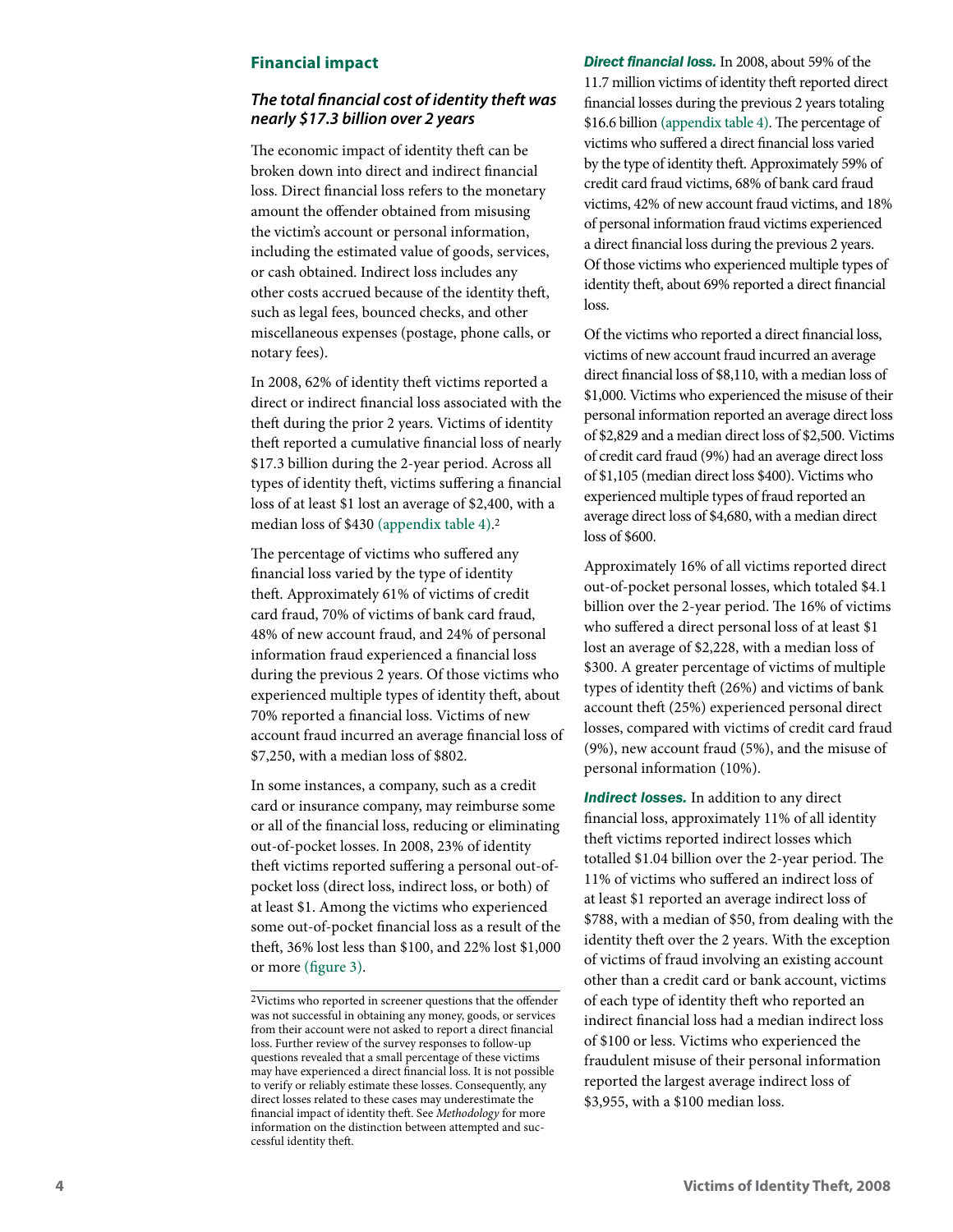## *About 42% of victims spent 1 day or less resolving financial and credit problems associated with identity theft; 3% took more than 6 months*

At the time of the interview, 42% of victims who experienced identity theft within the prior 2 years reported spending a day or less to resolve financial or credit problems associated with the theft (appendix table 5). For each type of identity theft, the greatest percentage of victims resolved the problem in a day or less (figure 4). About 20% of reporting victims spent more than a month from the discovery of the theft trying to clear up the problems.

## **Victim notification of credit bureau and consumer agencies**

## *Of the 15% of victims who contacted a credit bureau about an identity theft incident, about 3 in 4 placed a fraud alert on their credit report or requested a credit report*

The majority of victims who experienced at least one type of identity theft during the prior 2 years (68%) contacted a credit card company or bank to report the misuse or attempted misuse of an account or personal information (appendix table 6). About 15% contacted a credit bureau, and 7% of all victims contacted a credit monitoring service about the incident. One percent of victims reported contacting the Federal Trade Commission, 3% contacted a government consumer affairs agency or other consumer protection organization, such as the Better Business Bureau, and 4% contacted an agency that issues identity documentation, such as the Social Security Administration or an agency that issues drivers' licenses.

The largest percentage of victims who contacted a credit bureau were those whose identifying information was fraudulently used to open a new account (39%), followed by victims of multiple types of theft (24%) and victims whose personal information was used for other fraudulent purposes (22%).

#### Figure 3

#### **Total out-of-pocket loss for identity theft victims who experienced a direct or indirect financial loss from identity theft during a 2-year period, 2008**

**Percent of victims**



Note: Financial loss is computed from the 23% of identity theft victims who experienced a personal loss of at least \$1.

#### Figure 4

**Length of time spent clearing up problems associated with identity theft, by type of theft, 2008**

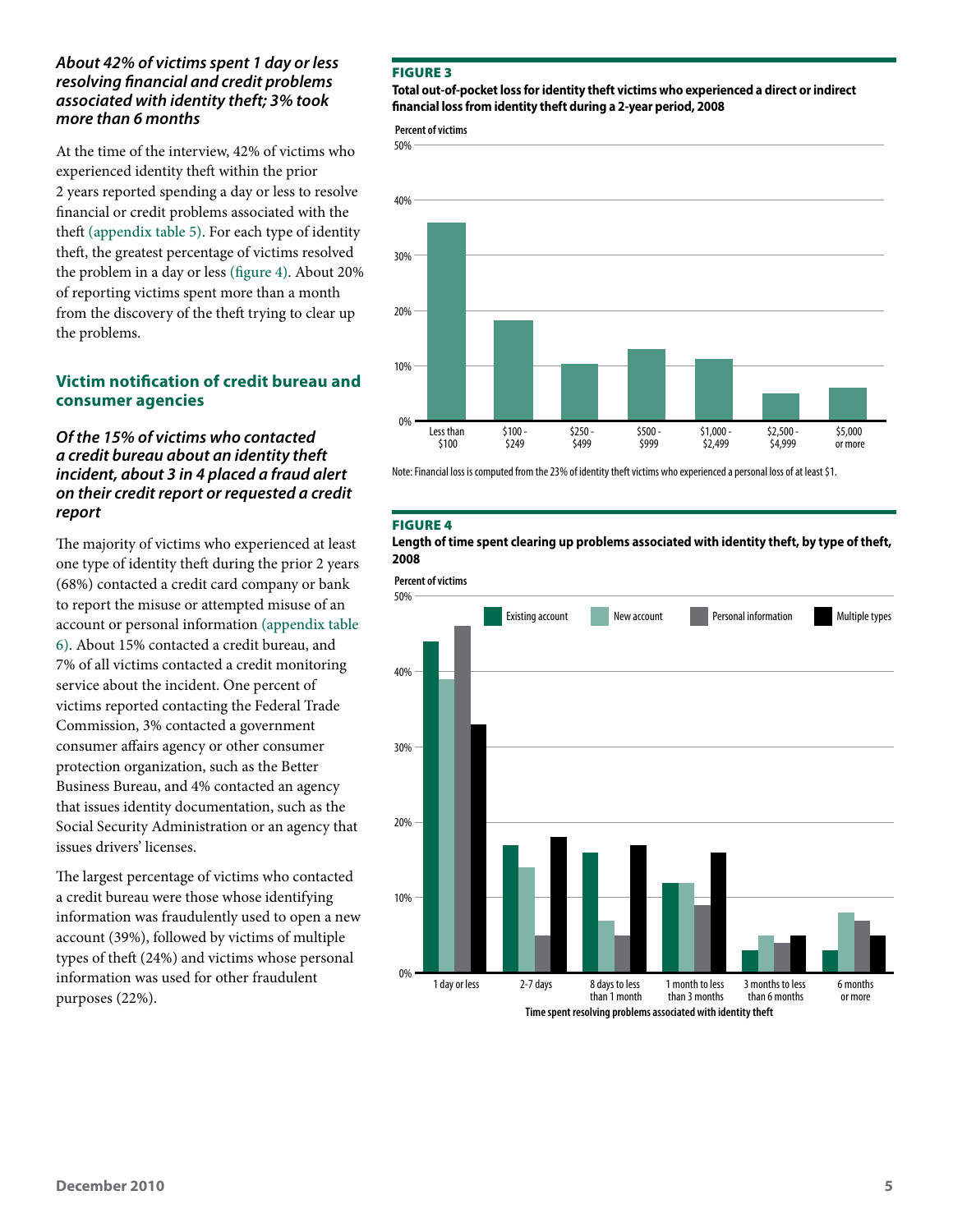Victims of any type of identity theft who contacted a credit bureau could take several different actions. Of the 15% of victims who contacted a credit bureau, about three-quarters placed a fraud alert on their credit report (76%) or requested a credit report (72%); about half requested corrections to their credit report (50%) or provided a police report to the credit bureau (45%); and 30% placed a freeze on their credit report (figure 5).

## **Victim notification of law enforcement**

## *About 17% of all identity theft victims contacted a law enforcement agency to report the incident*

In 2008, about 17% of all victims of identity theft during the 2-year period contacted a law enforcement agency to report the theft (figure 6). More than a quarter of victims of new account fraud (28%), multiple types of identity theft (26%), and the misuse of personal information (26%) reported the incident to the police, compared to

#### Figure 5

**Percentage of identity theft victims who contacted a credit bureau about an identity theft incident during the past 2 years, by action taken, 2008**



Note: Percentages based on the 15% of identity theft victims who contacted a credit bureau regarding an incident of identity theft within the previous 2 years. Details sum to more than 100% because some victims took multiple actions with the credit bureau.

13% of victims who experienced the unauthorized use or attempted use of an existing account (appendix table 7).

The 80% of identity theft victims who did not report an incident to the police offered a variety of reasons for the lack of contact. Across all types of identity theft, the most common reason for not contacting the police, reported by nearly half (48%) of all victims, was that the victim handled it another way, such as reporting the theft to a credit card company, bank, or other organization. About 2 in 10 victims did not report the incident to the police because they did not suffer any monetary loss (22%) or because they did not think the police could help (19%). Another 15% of victims did not know that they could report the incident to law enforcement, and 7% chose not to report because they were afraid, embarrassed, or thought reporting would be an inconvenience. Less than 1% of victims did not report the identity theft incident to the police because the perpetrator was a friend or family member.

#### Figure 6

**Percentage of identity theft victims during the past 2 years who reported an identity theft incident to a law enforcement agency, by type of identity theft, 2008**

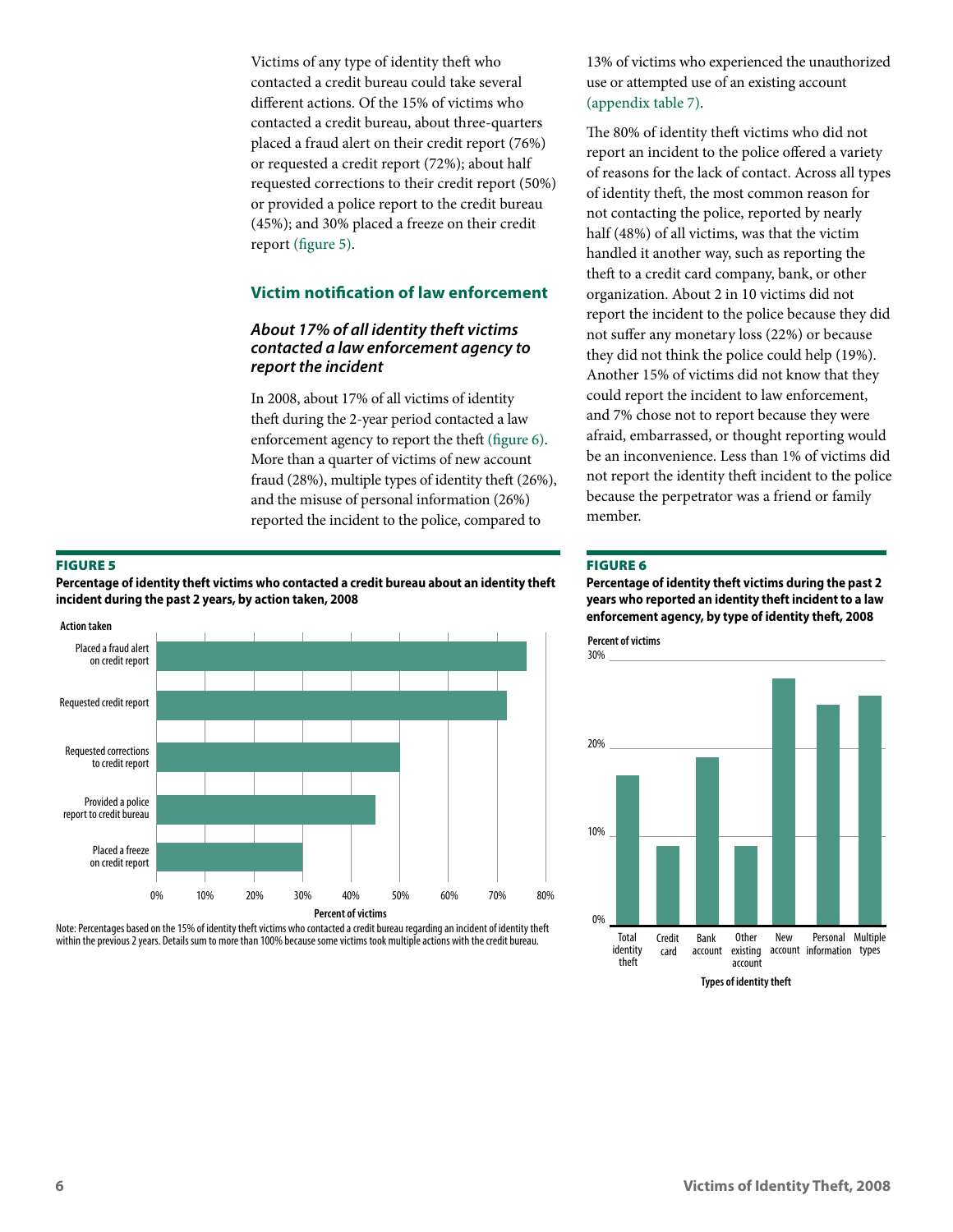## **Comparing Victim Impact of Identity Theft and Violent Crime**

The 2009 National Crime Victimization Survey (NCVS) asked victims of violent crimes, including rape and sexual assault, robbery, aggravated assault, and simple assault, to rate the impact of the offense on work, school, personal relationships, and emotional distress. Compared to the identity theft victims surveyed in 2008, a greater percentage of violent crime victims reported significant work, school, or relationship problems due to the incident (appendix table 8). About 3% of identity theft victims, compared with 14% of violent crime victims, reported significant problems at work or school as a result of the incident (figure 7).

The same pattern held for victims who reported significant problems with relationships between family members or friends. About 6% of identity theft victims reported getting into more arguments with family or friends, not being able to trust them as much, or not feeling as close to them after the incident, compared with 19% of victims of violent crime who experienced these feelings. In addition, a greater percentage of violent crime victims (29%) than identity theft victims (20%) reported that the incident was severely distressing (figure 8).

The level of emotional distress on victims varied by type of identity theft. About 11% of victims of credit card misuse and about 30% of victims who experienced the fraudulent misuse of their personal information described their experience as severely distressing.

#### Figure 7

**Percent of victims Percentage of identity theft victims and victims of violent offenses who reported experiencing work or relationship problems as a result of the victimization, 2008 and 2009**



problems and problems with family and friends.

\*Total violent crime includes rape/sexual assault, robbery, aggravated assault, and simple assault. Data on victims of violent crime were taken from the 2009 National Crime Victimization Survey.

#### Figure 8

#### **Level of emotional distress reported by victims of identity theft and victims of violent crimes, 2008 and 2009**





Note: Victims reported whether they found the victimization to be not at all distressing, mildly distressing, moderately distressing, or severely distressing. Details may not sum to 100% due to missing data.

\*Total violent crime includes rape/sexual assault, robbery, aggravated assault, and simple assault. Data on victims of violent crime were taken from the 2009 National Crime Victimization Survey.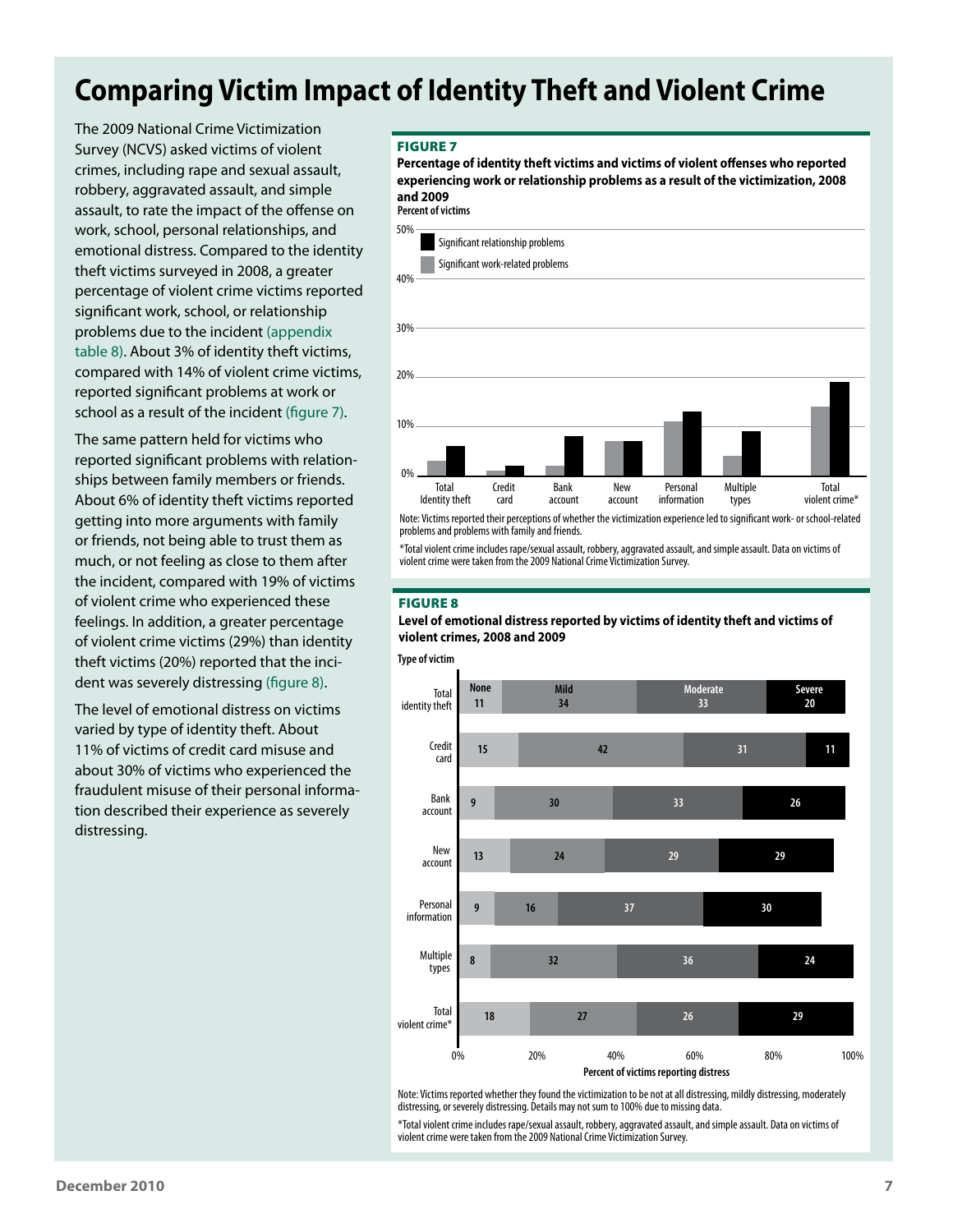## **Victim distress and other nonfinancial impact**

## *Two in 10 victims of identity theft rated the experience as severely distressing*

Victims who experienced a direct financial loss were asked how the identity theft affected their lives.3 Approximately 3% of these victims reported that the identity theft caused significant problems with their job or schoolwork, or trouble with a supervisor, coworkers, or peers (appendix table 8). Additionally, about 6% of victims attributed significant problems with family members or friends to the identity theft victimization, including getting into more arguments or fights, not feeling that they could trust family or friends as much, or not feeling as close to family or friends as before the theft.

Victims were also asked to rate how distressing the identity theft was for them. About 11% did not find the theft distressing at all, 34% found

it mildly distressing, 33% found it moderately distressing, and 20% found it severely distressing.

The impact of identity theft on the victim's work, school, and family relationships, as well as the level of distress, varied by the type of identity theft. A greater percentage of victims who experienced personal information fraud reported a direct negative impact on work or school (11%) and family relationships (13%), compared with victims who experienced the unauthorized use of a credit card (2% or less). Additionally, 30% of victims of personal information fraud reported the incident as severely distressing, compared with 11% of victims of credit card fraud.

Victims who spent more time resolving financial and credit problems resulting from the identity theft were more likely to experience severe distress than victims who cleared up the problems more quickly (figure 9). Among victims who spent more than 6 months resolving problems resulting from the theft, over 40% felt the identity theft was severely distressing; less than 15% of victims who spent a day or less resolving problems found the incident severely distressing.

#### Figure 9

**Percentage of victims reporting work/school or relationship problems or distress resulting from identity theft, by length of time spent resolving financial and credit problems associated with the theft, 2008**



Note: Victims who reported an attempted identity theft were not asked about victim impact. See *Methodology* for more details.

<sup>3</sup>Only victims of identity theft who reported that an offender had successfully obtained money, goods, or services, or successfully used their information for other fraudulent purposes, were asked questions about how the incident affected their lives. See *Methodology* for more information on the distinction between attempted and successful identity theft.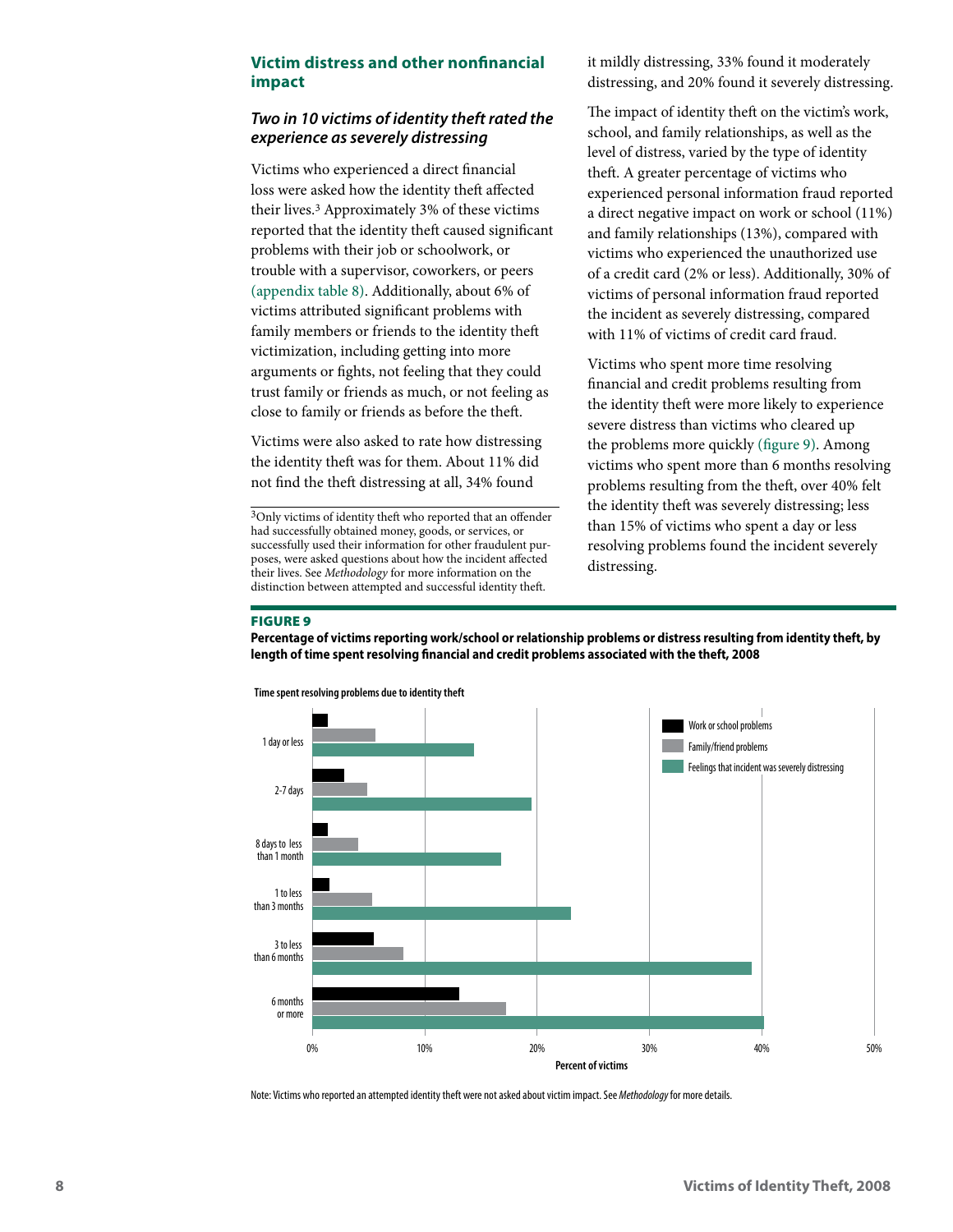## **Methodology**

The National Crime Victimization Survey (NCVS) is an annual data collection conducted by the U.S. Census Bureau for the Bureau of Justice Statistics (BJS). The NCVS collects information on nonfatal crimes, reported and not reported to the police, against persons age 12 or older in a nationally representative sample of U.S. households. Survey results are based on data gathered from residents living throughout the United States, including persons living in group quarters, such as dormitories, rooming houses, and religious group dwellings. The survey excludes personnel living in military barracks and persons living in an institutional setting, such as a correctional or hospital facility. For more detail, see *Survey Methodology for Criminal Victimization in the United States, 2007* at <http:// bjs.gov/index.cfm?ty=pbse&sid=58>.

The 2008 Identity Theft Supplement (ITS) was the first supplement to the annual NCVS to collect nationwide, individual data on the prevalence of and victim response to the attempted or successful unauthorized use of an existing account, use of personal information to open a new account, or misuse of personal information for other fraudulent purposes. The 2008 ITS focused on measuring the prevalence of identity theft, its economic and emotional costs, and the victim response to this type of offense. The ITS also collected data on the characteristics of identity theft victims, how victims discovered the identity theft, the time spent resolving problems associated with the theft, victims' interactions with law enforcement and credit bureaus, and measures taken to avoid or minimize the risk of becoming an identity theft victim.

Between January and June 2008, the ITS was administered to persons age 16 or older, asking about any experience with identity theft in the previous 2-year period. Thus, all identity theft incidents occurred between January 2006 and June 2008. ITS interviews were conducted only after the respondent successfully completed the regular NCVS interview. All NCVS and ITS interviews were conducted in a computer-assisted personal interviewing (CAPI) environment. Interviews were conducted by telephone or by personal visit. A final sample size of 56,480 out of the original 73,071 NCVS-eligible respondents completed the ITS questionnaire, resulting in an ITS response rate of 77.3%. The combined overall NCVS-ITS unit response rate for NCVS

households, NCVS persons, and ITS persons was 69.7%. Because of the level of nonresponse, a bias analysis was conducted. To the extent that those who responded to the survey and those who did not differ in important ways, there is a potential for biases in estimates from the survey data. The results of the analysis suggest that there is little or no bias of substantive importance due to nonresponse in the ITS estimates.

## *Attempted versus successful identity theft*

The ITS was originally designed to distinguish victims of attempted identity theft from victims who experienced a direct loss or the actual misuse of personal information to open a new account or for other fraudulent purposes. However, the survey instrument could not fully distinguish attempts from successes.

About 800 respondents (28%) stated at the survey outset that the offender was not successful in obtaining any money, products, or services from their account or was not successful in using their identity for a fraudulent purpose. These respondents were then directed into the "Attempted but failed" module and were asked slightly different questions from the approximately 2,000 respondents (72%) who reported being victims of a successful incident of identity theft.

Respondents in the "Attempted but failed" module were not asked questions pertaining to direct financial loss or victim impact. A subsequent review of responses to follow-up questions in the "Attempted but failed" module revealed that a small percentage of these victims may have experienced some direct loss. It is not possible to verify or reliably estimate these losses. Consequently, the inability to include the direct losses related to these cases may lead the survey to underestimate the financial impact of identity theft.

## *Other limitations*

Estimates from the ITS were based on respondents' self-reports of any identity theft victimization that occurred during the previous 2 years. As with any self-report survey, respondents may not recall past events accurately or at all. Given the nature of identity theft, respondents may not have been aware that they were being or had been victimized.

The ITS asked respondents about the types of identity theft experienced, not the number of occurrences. Because the instrument did not capture the number of times a type of identity theft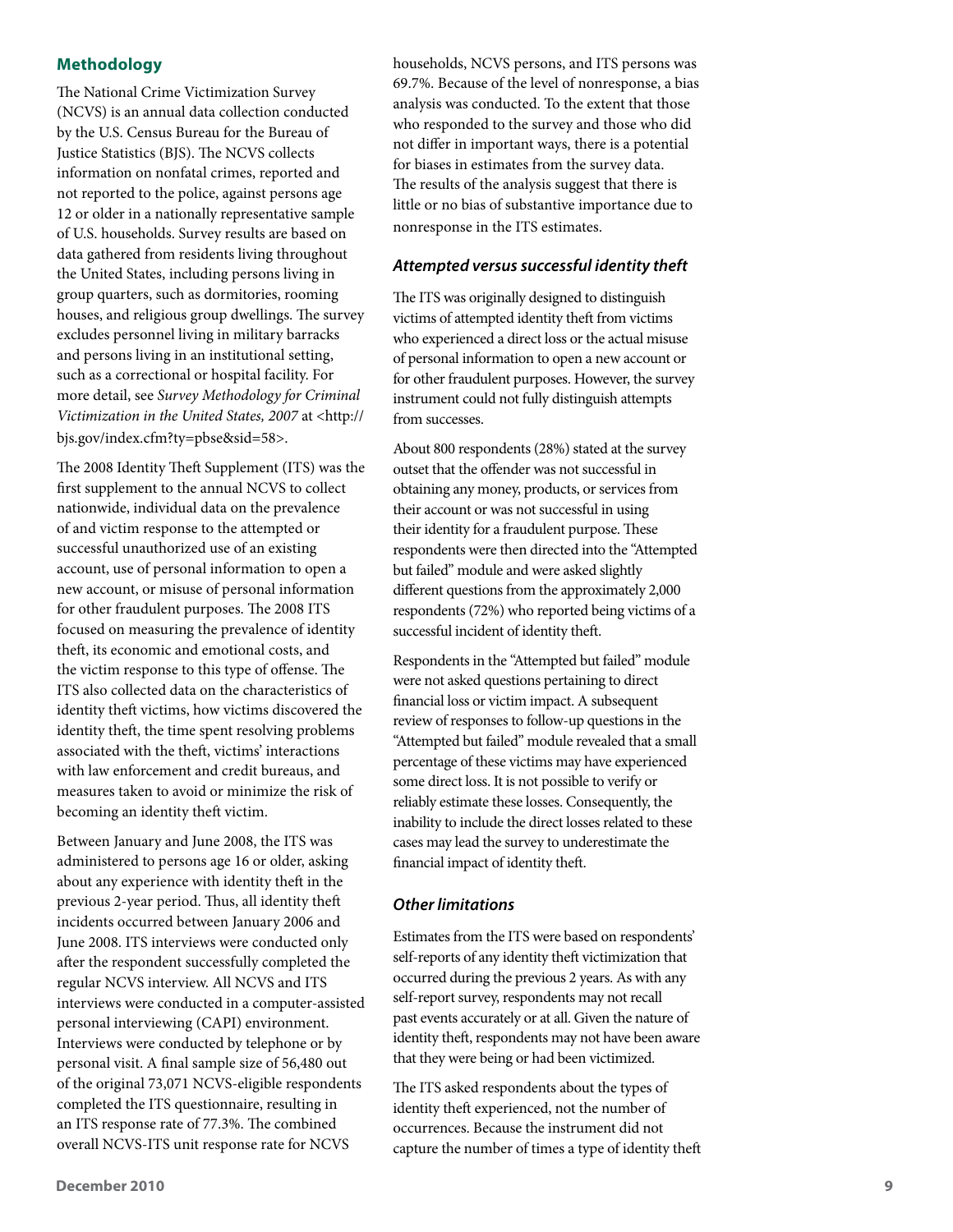occurred during the 2-year period, a prevalence rate rather than an incidence rate was computed.

*Limitations due to skip patterns.* The ITS contained a number of skip patterns that resulted in different base counts of victims for several sections of the analysis. For instance, victims who experienced multiple types of identity theft from separate incidents (0.1%) were not asked questions pertaining to how their identity was stolen. Likewise, victims who were directed to answer questions in the "Attempted but failed" module were not asked about direct financial loss or about any distress or relationship or work problems resulting from the incident.

### *Possible overreporting of losses from*

*jointly held accounts.* Persons may have experienced the unauthorized use of a jointly held account. Joint accounts present a difficultly with counting financial harm or loss because of the potential for double-counting the same loss (e.g., both account holders report the same \$500 loss). Moreover, because financial loss was not attributed to a particular type of identity theft, victims of multiple types of identity theft may have experienced some financial loss from a joint account and some financial loss from an independently held account. Thus, it was not possible to correct for any potential overreporting due to joint account holders who may have been double-counted.

*Lack of data on risk of identity theft.* Data

needed to estimate the likelihood of a person with an existing account (such as a credit card, savings, or checking account) becoming a victim of identity theft are currently not available. The NCVS did not ask respondents about the number and types of financial accounts they hold, and such estimates are not available from other sources.

#### *Standard error computations*

Comparisons between the percentages and rates for this report are tested to determine if observed differences were statistically significant. Differences described as greater than, higher, lower, or different passed a test at the 0.05 level of statistical significance (95%-confidence level). Values described as slightly, marginally, or somewhat different passed a test at the 0.10 level of statistical significance (90%-confidence level). Caution is required when comparing estimates not explicitly discussed in this special report.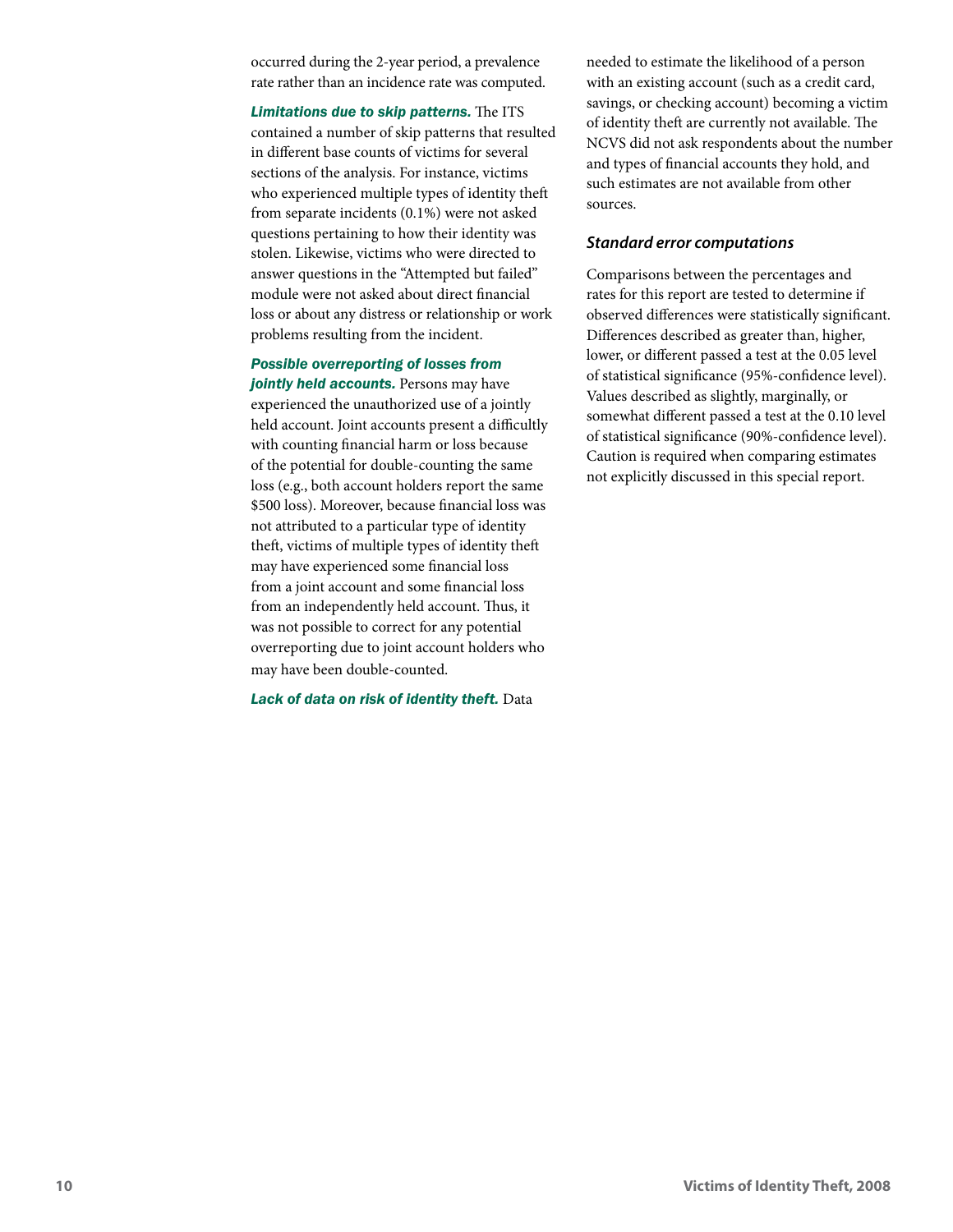**Number and percentage of persons age 16 and older who experienced at least one attempted or successful identity theft incident during the previous 2 years, 2008**

|                                |                      | Identity theft reported <sup>a</sup> | Type of identity theft victim <sup>b</sup> |                           |  |  |
|--------------------------------|----------------------|--------------------------------------|--------------------------------------------|---------------------------|--|--|
| Type                           | Number of<br>victims | Percent of<br>all persons            | Number of<br>victims                       | Percent of<br>all persons |  |  |
| <b>Identity theft</b>          | 11,694,600           | 5.0%                                 | 11,694,600                                 | 5.0%                      |  |  |
| <b>Existing account</b>        | 10,080,600           | 4.3%                                 | 8,339,500                                  | 3.5%                      |  |  |
| Credit card                    | 6,224,500            | 2.6                                  | 4,840,600                                  | 2.0                       |  |  |
| <b>Banking</b>                 | 4,374,500            | 1.9                                  | 3,047,400                                  | 1.3                       |  |  |
| <b>Other</b>                   | 811,900              | 0.3                                  | 451,500                                    | 0.2                       |  |  |
| New account                    | 1,666,400            | 0.7%                                 | 1,118,600                                  | 0.5%                      |  |  |
| <b>Personal information</b>    | 618,900              | 0.3%                                 | 414,500                                    | 0.2%                      |  |  |
| <b>Multiple types</b>          | $\tilde{}$           | $\tilde{}$                           | 1,822,000                                  | 0.8%                      |  |  |
| Existing accounts <sup>c</sup> | $\tilde{}$           | $\tilde{}$                           | 1,190,900                                  | 0.5                       |  |  |
| Other <sup>d</sup>             | $\tilde{}$           | $\tilde{}$                           | 631,200                                    | 0.3                       |  |  |

Note: Numbers rounded to the nearest hundred. Percentages based on persons age 16 or older living in households in the United States (235,125,600). In 2008, 473,200 persons (0.2%) did not know or did not report whether they were victims of identity theft during the prior 2 years. An estimated 223 million persons (94.8%) had not experienced identity theft within the 2-year period. The survey was not able to fully distinguish attempts from successes. See *Methodology* for more detail. See standard error table 1 below.

~Not applicable.

aAllows for multiple responses. Subcategories may not sum to totals because some victims reported more than one type of identity theft.

bIdentity theft classified as a single type.

cIncludes victims who experienced some combination of two or more of the following: unauthorized use of a credit card, bank account, or other existing account.

dIncludes victims who experienced some combination of two or more of the following: unauthorized use of an existing account, misuse of personal information to open a new account, or misuse of personal information for other fraudulent purposes.

#### Standard Error Table 1

**Standard errors for the number and percentage of persons age 16 or older who experienced at least one attempted or successful identity theft incident during the previous 2 years, 2008**

|                             | Identity theft reported |                           | Type of identity theft victim |                           |  |  |
|-----------------------------|-------------------------|---------------------------|-------------------------------|---------------------------|--|--|
| Type                        | Number of<br>victims    | Percent of<br>all persons | Number of<br>victims          | Percent of<br>all persons |  |  |
| <b>Identity theft</b>       | 310,941                 | 0.12                      | 310,941                       | 0.12                      |  |  |
| <b>Existing account</b>     | 284,989                 | 0.11                      | 242,332                       | 0.10                      |  |  |
| Credit card                 | 207,132                 | 0.08                      | 173,412                       | 0.07                      |  |  |
| <b>Banking</b>              | 165,677                 | 0.07                      | 129,800                       | 0.05                      |  |  |
| <b>Other</b>                | 63,547                  | 0.03                      | 44,845                        | 0.02                      |  |  |
| New account                 | 87,701                  | 0.04                      | 67,974                        | 0.03                      |  |  |
| <b>Personal information</b> | 60.655                  | 0.03                      | 49,143                        | 0.02                      |  |  |
| Multiple types              | $\tilde{}$              | $\tilde{}$                | 107.661                       | 0.04                      |  |  |
| Existing accounts           | $\sim$                  | $\tilde{\phantom{a}}$     | 82,046                        | 0.03                      |  |  |
| <b>Other</b>                | $\sim$                  | $\tilde{}$                | 60,829                        | 0.03                      |  |  |
| $\sim$ Not applicable.      |                         |                           |                               |                           |  |  |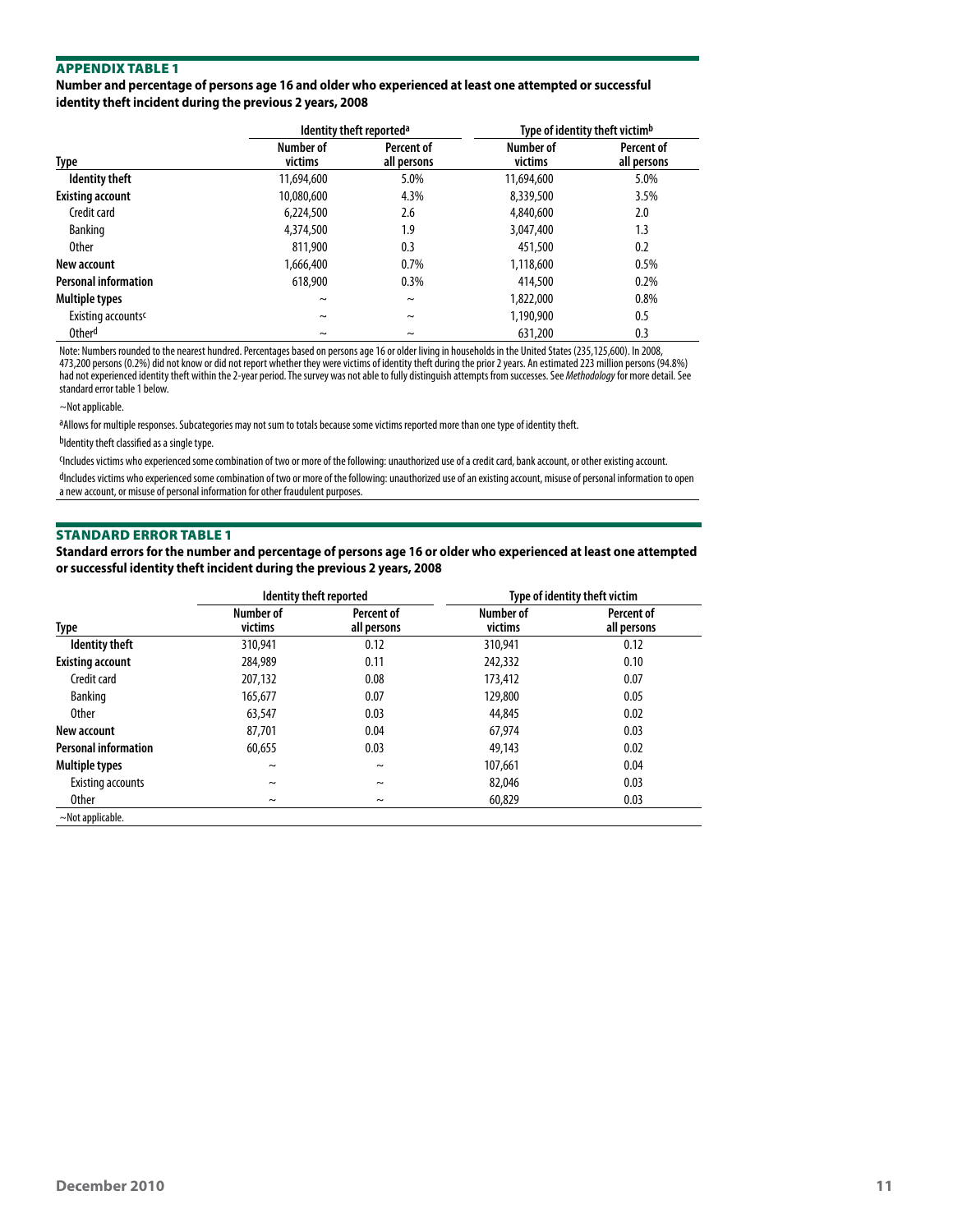| Percentage of persons who experienced at least one attempted or successful incident of identity theft during the |
|------------------------------------------------------------------------------------------------------------------|
| past 2 years, by victim characteristics, 2008                                                                    |

| Characteristic           | <b>Total identity theft</b> | <b>Existing account</b> | New account      | <b>Personal information</b> | Multiple types* |
|--------------------------|-----------------------------|-------------------------|------------------|-----------------------------|-----------------|
| Total                    | 5.0%                        | 3.5%                    | 0.5%             | 0.2%                        | 0.8%            |
| Gender                   |                             |                         |                  |                             |                 |
| Female                   | 5.1%                        | 3.7                     | 0.5              | 0.2                         | 0.8             |
| Male                     | 4.8%                        | 3.4                     | 0.4              | 0.2                         | 0.8             |
| Age                      |                             |                         |                  |                             |                 |
| $16 - 24$                | 6.0%                        | 3.5                     | 0.8              | $0.4\wedge$                 | 1.3             |
| $25 - 34$                | 5.9%                        | 3.8                     | 0.6              | 0.3                         | 1.1             |
| $35 - 49$                | 5.1%                        | 3.6                     | 0.5              | 0.1                         | 0.9             |
| $50 - 64$                | 4.8%                        | 3.7                     | 0.4              | 0.2                         | 0.6             |
| 65 or older              | 3.7%                        | 2.9                     | 0.2              | 0.1                         | 0.4             |
| Race/Hispanic origin     |                             |                         |                  |                             |                 |
| White, non-Hispanic      | 5.1%                        | 3.9                     | 0.4              | 0.1                         | 0.8             |
| Hispanic                 | 4.1%                        | 2.3                     | 0.7              | 0.4                         | 0.7             |
| Black, non-Hispanic      | 4.4%                        | 2.5                     | 0.8              | 0.4                         | 0.7             |
| Other race, non-Hispanic | 5.0%                        | 3.5                     | 0.6              | $0.1\wedge$                 | 0.7             |
| More than one race       | 10.4%                       | 6.9                     | 0.9 <sub>0</sub> | $0.8\wedge$                 | $1.8\wedge$     |
| <b>Household income</b>  |                             |                         |                  |                             |                 |
| Less than \$25,000       | 3.6%                        | 2.2                     | 0.4              | 0.3                         | 0.7             |
| \$25,000-49,999          | 4.9%                        | 3.4                     | 0.5              | 0.2                         | 0.8             |
| \$50,000-74,999          | 5.1%                        | 3.6                     | 0.6              | 0.2                         | 0.8             |
| \$75,000 or more         | 7.0%                        | 5.4                     | 0.4              | 0.1                         | 1.0             |
| Unknown                  | 3.8%                        | 3.5                     | 0.5              | 0.2                         | 0.6             |

Note: See standard error table 2 below.

^Based on 10 or fewer sample cases.

\*Includes victims who experienced some combination of identity theft types.

## Standard Error Table 2

**Standard errors for the percentage of persons who experienced at least one attempted or successful incident of identity theft during the previous 2 years, by victim characteristics, 2008**

| Characteristic                      | <b>Total identity theft</b> | <b>Existing account</b> | New account | <b>Personal information</b> | <b>Multiple types</b> |
|-------------------------------------|-----------------------------|-------------------------|-------------|-----------------------------|-----------------------|
| Total                               | 0.12                        | 0.10                    | 0.03        | 0.02                        | 0.04                  |
| Gender                              |                             |                         |             |                             |                       |
| Female                              | 0.15                        | 0.13                    | 0.04        | 0.03                        | 0.05                  |
| Male                                | 0.14                        | 0.12                    | 0.04        | 0.03                        | 0.06                  |
| Age                                 |                             |                         |             |                             |                       |
| $16 - 24$                           | 0.55                        | 0.41                    | 0.16        | $0.16 \wedge$               | 0.22                  |
| $25 - 34$                           | 0.29                        | 0.25                    | 0.08        | 0.07                        | 0.13                  |
| $35 - 49$                           | 0.19                        | 0.15                    | 0.06        | 0.03                        | 0.08                  |
| $50 - 64$                           | 0.19                        | 0.16                    | 0.05        | 0.03                        | 0.06                  |
| 65 or older                         | 0.20                        | 0.16                    | 0.05        | 0.03                        | 0.07                  |
| Race/Hispanic origin                |                             |                         |             |                             |                       |
| White, non-Hispanic                 | 0.15                        | 0.12                    | 0.03        | 0.02                        | 0.05                  |
| Hispanic                            | 0.29                        | 0.21                    | 0.11        | 0.10                        | 0.12                  |
| Black, non-Hispanic                 | 0.30                        | 0.23                    | 0.14        | 0.09                        | 0.11                  |
| Other race, non-Hispanic            | 0.41                        | 0.38                    | 0.17        | $0.06 \wedge$               | 0.18                  |
| More than one race                  | 1.44                        | 1.33                    | $0.44^$     | $0.43 \wedge$               | $0.56^$               |
| <b>Household income</b>             |                             |                         |             |                             |                       |
| Less than \$25,000                  | 0.26                        | 0.19                    | 0.08        | 0.05                        | 0.11                  |
| 25,000-49,999                       | 0.23                        | 0.20                    | 0.74        | 0.04                        | 0.08                  |
| \$50,000-74,999                     | 0.30                        | 0.23                    | 0.09        | 0.05                        | 0.11                  |
| \$75,000 or more                    | 0.24                        | 0.21                    | 0.06        | 0.03                        | 0.09                  |
| <b>Unknown</b>                      | 0.18                        | 0.15                    | 0.06        | 0.04                        | 0.06                  |
| ^Based on 10 or fewer sample cases. |                             |                         |             |                             |                       |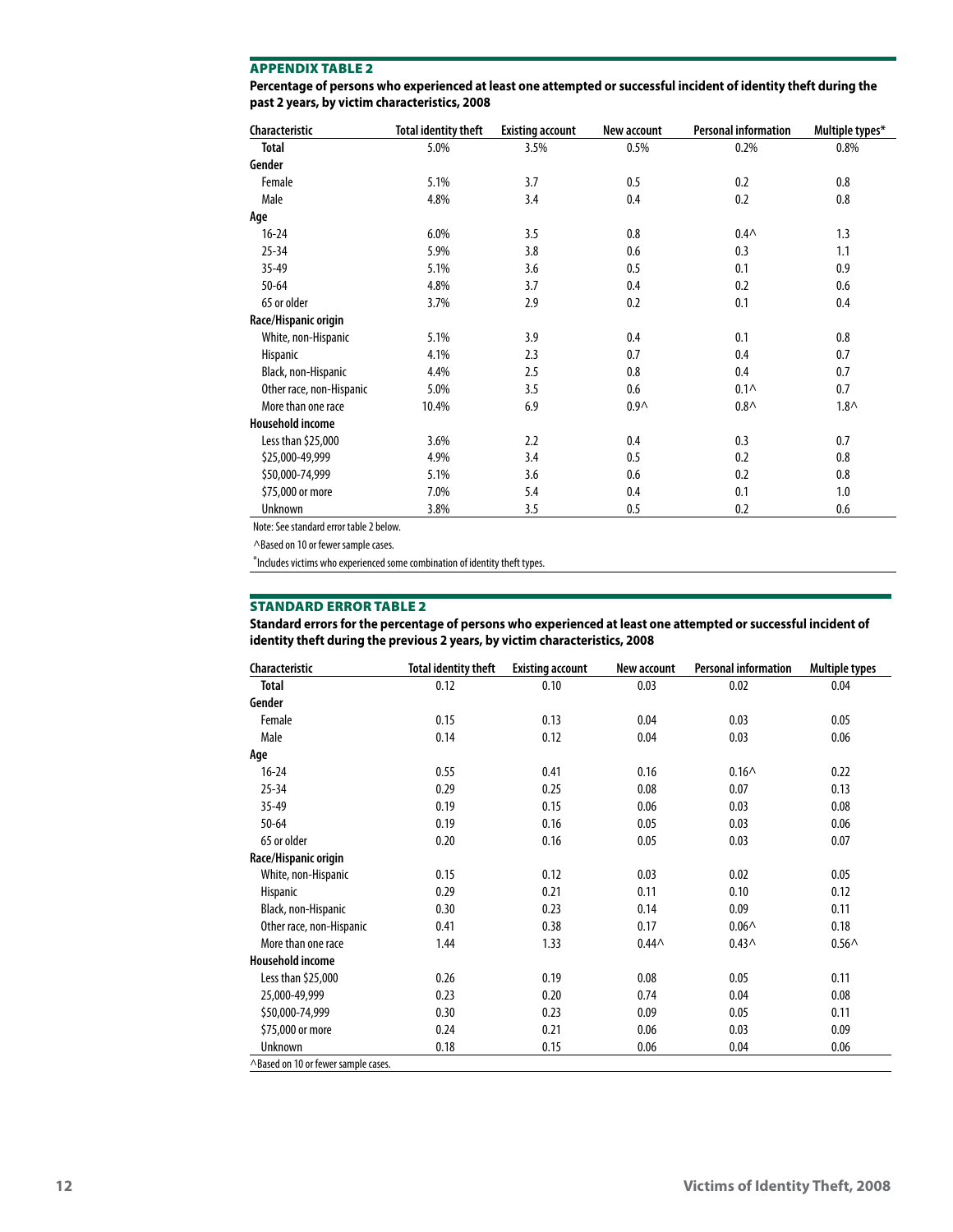**Percentage of victims who experienced an attempted or successful identity theft incident during the previous 2 years and knew how their information was stolen, by type of identity theft and offender method of obtaining identifying information, 2008**

|                                                                       |                         |           | <b>Existing account</b> |                |                 |                 | <b>Multiple types</b>   |                |                                   |               |
|-----------------------------------------------------------------------|-------------------------|-----------|-------------------------|----------------|-----------------|-----------------|-------------------------|----------------|-----------------------------------|---------------|
| Offender method                                                       | Total<br>identity theft | Total     | Credit card             | <b>Banking</b> | <b>Other</b>    | New<br>account  | Personal<br>information | <b>Total</b>   | Existing<br>accounts <sup>a</sup> | <b>Otherb</b> |
| <b>Total number of victims</b>                                        | 11,694,600              | 8,339,500 | 4,840,600               | 3,047,400      | 451,500         | 1,118,600       | 414,500                 | 1,822,000      | 1,190,900                         | 631,200       |
| Victim knew how personal information was obtained                     |                         |           |                         |                |                 |                 |                         |                |                                   |               |
| No                                                                    | 58%                     | 59%       | 64%                     | 52%            | $63\% \wedge$   | 57%             | 61%                     | 48%            | 46%                               | 53%           |
| Yes                                                                   | 39                      | 38        | 34                      | 47             | 28 <sub>0</sub> | 36              | 27                      | 50             | 53                                | 44            |
| Method by which information was obtained                              |                         |           |                         |                |                 |                 |                         |                |                                   |               |
| Stolen during a purchase or other transaction                         | 29%                     | 34%       | 46%                     | 24%            | $3\% \wedge$    | $8\%$ $\wedge$  | 5% ^                    | 22%            | 25%                               | 15% ^         |
| Lost or stolen from wallet                                            | 20                      | 20        | 16                      | 26             | $-\wedge$       | 15              | $11^$                   | 23             | 29                                | $8^{\wedge}$  |
| Stolen from personnel files or other files maintained<br>by an office | 14                      | 12        | 11                      | 12             | 34 <sub>0</sub> | 30              | $26^{\wedge}$           | 11             | $7^$                              | 23            |
| Stolen from storage location <sup>c</sup>                             | 10 <sup>°</sup>         | 9         | 8                       | 10             | $12^$           | 11 <sub>0</sub> | 10 <sub>0</sub>         | 16             | 14                                | 23            |
| Family or friends accessed information                                |                         | b         |                         |                | 23 <sub>0</sub> | 20              | 39 <sub>0</sub>         |                | 5 <sub>0</sub>                    | $14\wedge$    |
| Computer was hacked                                                   |                         |           | 4                       |                | 10 <sub>0</sub> | $-\wedge$       | $3\wedge$               |                | $8^{\wedge}$                      | $6^{\wedge}$  |
| Responded to spam email or phone call                                 |                         |           | $2^{\wedge}$            |                | $10^{\circ}$    | $2^{\wedge}$    | --∧                     | 2 <sub>0</sub> | 3 <sub>0</sub>                    | –−∧           |
| Data exposed on Internet                                              |                         | 4         | 4                       | 3 <sub>0</sub> | $7^$            | 3 <sub>0</sub>  | $6^{\wedge}$            | $5\Lambda$     | $6^{\wedge}$                      | $-\wedge$     |
| Stolen from mailbox or garbage                                        |                         |           | $2^{\wedge}$            | 4              | $-\wedge$       | $8^{\wedge}$    | --∧                     | 3 <sub>0</sub> | $2^{\wedge}$                      | $5^{\wedge}$  |
| Otherd                                                                |                         |           |                         | $3\wedge$      | $-\wedge$       | 4 <sub>0</sub>  | $-\Lambda$              | 4 <sub>0</sub> | 3 <sub>0</sub>                    | $5^{\wedge}$  |

Note: Table population includes victims who experienced a single type or incident of identity theft over the 2-year period. Victims who suffered multiple types of identity theft from separate incidents (0.1%) are excluded. Details percentages do not sum to 100% due to rounding and to the inability of some respondents to provide a response. See standard error table 3 below.

^Based on 10 or fewer sample cases.

--Less than 0.5%.

aIncludes victims who experienced some combination of two or more of the following: the unauthorized use of a credit card, bank account, or other existing account in one identity theft incident.

bIncludes victims who experienced some combination of two or more of the following: unauthorized use of an existing account, misuse of personal information for personal information for personal information for other fraudulent purposes.

cIncludes information stolen from a home, car, or office where it was stored.

dIncludes such methods as address changed at the post office; data breach; clerical mistake; and theft by acquaintance, employee, or contractor.

#### Standard Error Table 3

**Standard errors for the percentage of victims who experienced an attempted or successful identity theft incident during the previous 2 years and knew how their information was stolen, by type of identity theft and offender method of obtaining identifying information, 2008**

|                                                                    | <b>Existing account</b>        |       |                     |                  |                  |                       |                         | <b>Multiple types</b> |                      |                  |
|--------------------------------------------------------------------|--------------------------------|-------|---------------------|------------------|------------------|-----------------------|-------------------------|-----------------------|----------------------|------------------|
| Offender method                                                    | <b>Total</b><br>identity theft | Total | Credit card Banking |                  | <b>Other</b>     | <b>New</b><br>account | Personal<br>information | Total                 | Existina<br>accounts | <b>Other</b>     |
| Victim knew how personal information was obtained                  |                                |       |                     |                  |                  |                       |                         |                       |                      |                  |
| No                                                                 | 1.0                            | 1.2   | 1.4                 | 2.1              | 4.9 <sub>0</sub> | 3.3                   | 4.7                     | 2.6                   | 3.2                  | 4.4              |
| Yes                                                                | 1.0                            | 1.2   | 1.3                 | 2.0              | $4.4^$           | 3.3                   | 4.4                     | 2.6                   | 3.1                  | 4.2              |
| Stolen during a purchase or other transaction                      | 1.6                            | 2.0   | 2.7                 | 2.6              | 3.0 <sub>0</sub> | $3.1\wedge$           | $4.4^$                  | 3.6                   | 4.4                  | $5.1^$           |
| Lost or stolen from wallet                                         | 1.4                            | 1.7   | 2.0                 | 2.9              | $\sim \wedge$    | 4.0                   | $6.4\wedge$             | 2.8                   | 3.6                  | $3.7^$           |
| Stolen from personnel files or other files maintained by an office | 1.1                            | 1.2   | 1.6                 | 1.9              | 9.4 <sub>0</sub> | 5.4                   | 8.3 <sub>0</sub>        | 2.2                   | 2.2 <sub>0</sub>     | 5.7              |
| Stolen from storage location                                       | 1.0                            | 1.1   | 1.2                 | 1.6              | 5.8 <sub>0</sub> | 4.0 <sub>0</sub>      | $7.7^$                  | 2.8                   | 2.7                  | 6.5              |
| Family or friends accessed information                             | 0.9                            | 1.0   | 1.0                 | 1.6              | 7.8 <sub>0</sub> | 4.0                   | $10.7 \wedge$           | 2.0                   | 1.8 <sub>0</sub>     | 5.3 <sub>0</sub> |
| Computer was hacked                                                | 0.6                            | 0.8   | 1.0                 | 1.2              | $5.5\wedge$      | $\sim \wedge$         | 3.2 <sub>0</sub>        | 1.9                   | 2.5 <sub>0</sub>     | $3.1^$           |
| Responded to spam email or phone call                              | 0.6                            | 0.8   | $0.7\wedge$         | 1.5              | 5.5 <sub>0</sub> | $1.3\wedge$           | $\sim \wedge$           | $1.1\wedge$           | $1.6\wedge$          | $\sim \wedge$    |
| Data exposed on internet                                           | 0.6                            | 0.7   | 1.0                 | 0.9 <sub>0</sub> | $4.6\wedge$      | $1.7^$                | $4.6\wedge$             | $2.0^{\circ}$         | 2.8 <sub>0</sub>     | $\sim \wedge$    |
| Stolen from mailbox or garbage                                     | 0.6                            | 0.7   | $0.8\wedge$         | 1.3              | $\sim \wedge$    | $2.7\wedge$           | $\sim \wedge$           | $1.6\wedge$           | $1.8\wedge$          | $3.6\wedge$      |
| <b>Other</b>                                                       | 0.6                            | 0.6   | 0.9                 | 1.0 <sub>0</sub> | $\sim \wedge$    | 2.2 <sub>0</sub>      | $\sim \wedge$           | 1.6 <sub>0</sub>      | $1.7^$               | 3.6 <sub>0</sub> |
| ^Based on 10 or fewer sample cases.                                |                                |       |                     |                  |                  |                       |                         |                       |                      |                  |
| $\sim$ Not applicable.                                             |                                |       |                     |                  |                  |                       |                         |                       |                      |                  |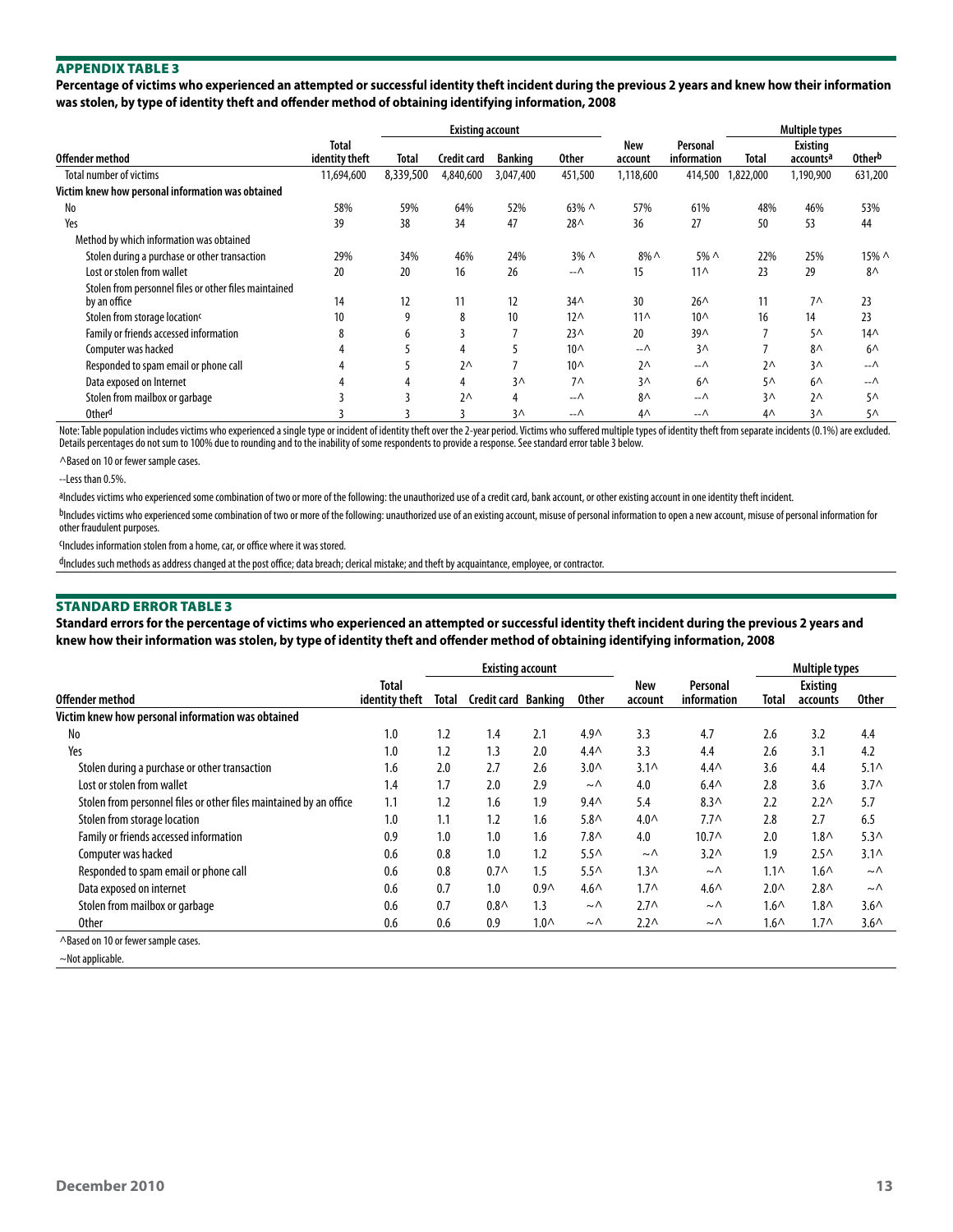**Financial loss from identity theft among victims who experienced at least one attempted or successful identity theft incident during the previous 2 years, by type of theft and type of loss, 2008**

|                                           |                                |               |                       | <b>Existing account</b> |                  |                       | <b>Multiple types</b>   |               |                             |                    |
|-------------------------------------------|--------------------------------|---------------|-----------------------|-------------------------|------------------|-----------------------|-------------------------|---------------|-----------------------------|--------------------|
| <b>Financial loss</b>                     | <b>Total</b><br>identity theft | <b>Total</b>  | <b>Credit</b><br>card | <b>Banking</b>          | <b>Other</b>     | <b>New</b><br>account | Personal<br>information | <b>Total</b>  | <b>Existing</b><br>accounta | Other <sup>b</sup> |
| Total number of victims                   | 11,694,600                     | 8,339,500     | 4,840,600             | 3,047,400               | 451,500          | 1,118,600             | 414,500                 | 1,822,000     | 1,190,900                   | 631,200            |
| <b>Combined direct and indirect</b>       |                                |               |                       |                         |                  |                       |                         |               |                             |                    |
| loss                                      | \$17,291,882,200               | 7,086,915,800 | 3,209,788,700         | 3,024,667,300           | 852,458,800      | 3,852,239,700         | 377,530,900             | 5,975,196,800 | 1,997,280,900               | 3,977,915,900      |
| Mean                                      | 2,400                          | 1,340         | 1,086                 | 1.409                   | 4,511            | 7,250                 | 3,764                   | 4,661         | 2,292                       | 9,684              |
| Median                                    | 430                            | 400           | 400                   | 400                     | 300              | 802                   | 200                     | 500           | 402                         | 1,100              |
| Percent of victims experiencing           |                                |               |                       |                         |                  |                       |                         |               |                             |                    |
| a loss                                    | 62%                            | 63%           | 61%                   | 70%                     | 42%              | 48%                   | 24%                     | 70%           | 73%                         | 65%                |
| Direct loss <sup>c</sup>                  | \$16,563,564,500               | 6,666,963,300 | 3,163,550,600         | 2,715,874,500           | 787,538,200      | 3,848,796,500         | 209,875,500             | 5,837,929,200 | 1,960,541,600               | 3,877,387,600      |
| Mean                                      | 2.394                          | 1.301         | 1.105                 | 1,304                   | 4.446            | 8,110                 | 2,829                   | 4.680         | 2,293                       | 9,879              |
| Median                                    | 500                            | 400           | 400                   | 400                     | 300              | 1,000                 | 2,500                   | 600           | 500                         | 1,200              |
| Percent of victims experiencing           |                                |               |                       |                         |                  |                       |                         |               |                             |                    |
| a loss                                    | 59%                            | 61%           | 59%                   | 68%                     | 39%              | 42%                   | 18%                     | 69%           | 72%                         | 62%                |
| Direct out-of-pocket loss                 | \$4,082,018,300                | 2.073.007.600 | 591.163.500           | 1.160.759.800           | 321,084,300      | 261,784,600           | 138,377,000 ^           | 1,608,849,100 | 641,258,800                 | 967,590,300        |
| Mean                                      | 2,228                          | 1.633         | 1.355                 | 1,515                   | 4,798            | 4,577                 | $3.445^$                | 3,457         | 2,129                       | 5,896              |
| Median                                    | 300                            | 300           | 200                   | 400                     | 300              | 1,000                 | 2.500 <sub>0</sub>      | 400           | 300                         | 600                |
| Percent of victims<br>experiencing a loss | 16%                            | 15%           | 9%                    | 25%                     | 15%              | 5%                    | $10\%$ $\wedge$         | 26%           | 25%                         | 27%                |
| Indirect loss <sup>d</sup>                | \$1,044,301,600                | 546.220.700   | 96.667.500            | 384,632,500             | 64,920,600 ^     | 61.694.400            | 249,107,200             | 1,872,793,00  | 48.979.400                  | 138,299,900        |
| Mean                                      | 788                            | 662           | 292                   | 830                     | $2,169^$         | 378                   | 3,955                   | 684           | 390                         | 932                |
| Median                                    | 50                             | 30            | 10                    | 60                      | 200 <sub>0</sub> | 50                    | 100                     | 80            | 30                          | 100                |
| Percent of victims experiencing           |                                |               |                       |                         |                  |                       |                         |               |                             |                    |
| a loss                                    | 11%                            | 10%           | 7%                    | 15%                     | $7\%$            | 15%                   | 15%                     | 15%           | 11%                         | 24%                |
| Total out-of-pocket losse                 | \$5,126,319,800                | 2,619,228,200 | 687.831.000           | 1,545,392,300           | 386,004,900      | 323,479,100           | 387,484,100             | 1,796,128,400 | 690,238,200                 | 1,105,890,200      |
| Mean                                      | 1.870                          | 1,458         | 988                   | 1,531                   | 4,200            | 1,518                 | 4,175                   | 2,811         | 1,792                       | 4,356              |
| Median                                    | 200                            | 200           | 100                   | 300                     | 300              | 100                   | 800                     | 300           | 200                         | 500                |
| Percent of victims experiencing<br>a loss | 23%                            | 21%           | 14%                   | 33%                     | 19%              | 19%                   | 22%                     | 35%           | 32%                         | 40%                |

Note: Number of victims and total loss amounts rounded to the nearest hundred. Mean and median losses based on victims who experienced a loss of \$1 or more. Twenty-eight percent of victims were not asked about direct losses from identity theft. See Methodology for more detail. Of the victims who were asked about direct losses, 5% did not provide information on the amount of the loss. Details may not sum to totals due to unknown or undisclosed loss amounts. See standard error table 4 below.

^Based on 10 or fewer sample cases.

aIncludes victims who experienced some combination of two or more of the following: unauthorized use of a credit card, bank account, or other existing account.

bIncludes victims who experienced some combination of two or more of the following: unauthorized use of an existing account, misuse of personal information to open a new account, or misuse of personal information to other fraudulent purposes.

cDirect loss includes the value of goods, services, credit, loans, cash, and anything else a person obtained while misusing personal information.

dIndirect loss includes any additional costs incurred in the course of addressing the identity theft, such as legal fees, bounced check fees, and any miscellaneous expenses like postage, phone calls, or notary fees. eIncludes direct out-of-pocket loss, indirect loss, or both.

#### Standard Error Table 4

**Standard errors for financial loss from identity theft among victims who experienced at least one attempted or successful identity theft incident during the previous 2 years, by type of theft and type of loss, 2008**

|                                          |                |              |        | <b>Existing account</b> |                  |             |               | <b>Multiple types</b> |                 |              |
|------------------------------------------|----------------|--------------|--------|-------------------------|------------------|-------------|---------------|-----------------------|-----------------|--------------|
|                                          | <b>Total</b>   |              | Credit |                         |                  |             | Personal      |                       | <b>Existing</b> |              |
| <b>Financial loss</b>                    | identity theft | <b>Total</b> | card   | <b>Banking</b>          | <b>Other</b>     | New account | information   | Total                 | account         | <b>Other</b> |
| <b>Combined direct and indirect loss</b> |                |              |        |                         |                  |             |               |                       |                 |              |
| Mean                                     | 391            | 172          | 91     | 232                     | 3,562            | 3,988       | 1,772         | 964                   | 786             | 2,433        |
| Percent of victims experiencing a loss   | 1.2            | 1.3          | 1.7    | 1.7                     | 5.1              | 3.1         | 4.9           | 2.4                   | 2.9             | 3.9          |
| <b>Direct loss</b>                       |                |              |        |                         |                  |             |               |                       |                 |              |
| Mean                                     | 396            | 161          | 87     | 202                     | 3,562            | 4,409       | 785           | 956                   | 764             | 2,464        |
| Percent of victims experiencing a loss   | 1.2            | 1.3          | 1.7    | 1.7                     | 5.0              | 3.2         | 4.6           | 2.6                   | 3.1             | 4.0          |
| Direct out-of-pocket loss                |                |              |        |                         |                  |             |               |                       |                 |              |
| Mean                                     | 447            | 401          | 475    | 462                     | 4,175            | 3,392       | 1,089∧        | 1,048                 | 1,100           | 2,130        |
| Percent of victims experiencing a loss   | 0.8            | 1.0          | 1.0    | 1.8                     | 3.6              | 1.4         | $2.6^{\circ}$ | 2.1                   | 2.6             | 3.4          |
| Indirect loss                            |                |              |        |                         |                  |             |               |                       |                 |              |
| Mean                                     | 192            | 201          | 110    | 328                     | $1,202 \wedge$   | 131         | 1,976         | 309                   | 281             | 514          |
| Percent of victims experiencing a loss   | 0.7            | 0.7          | 0.8    | 1.4                     | 2.5 <sub>0</sub> | 2.9         | 4.7           | 1.5                   | 1.6             | 3.3          |
| Total out-of-pocket loss                 |                |              |        |                         |                  |             |               |                       |                 |              |
| Mean                                     | 343            | 339          | 340    | 429                     | 3,508            | 946         | 1,539         | 817                   | 934             | 1,461        |
| Percent of victims experiencing a loss   | 0.9            | 1.0          | 1.1    | 1.9                     | 4.0              | 3.0         | 4.8           | 2.1                   | 2.7             | 3.8          |
| ^Based on 10 or fewer sample cases.      |                |              |        |                         |                  |             |               |                       |                 |              |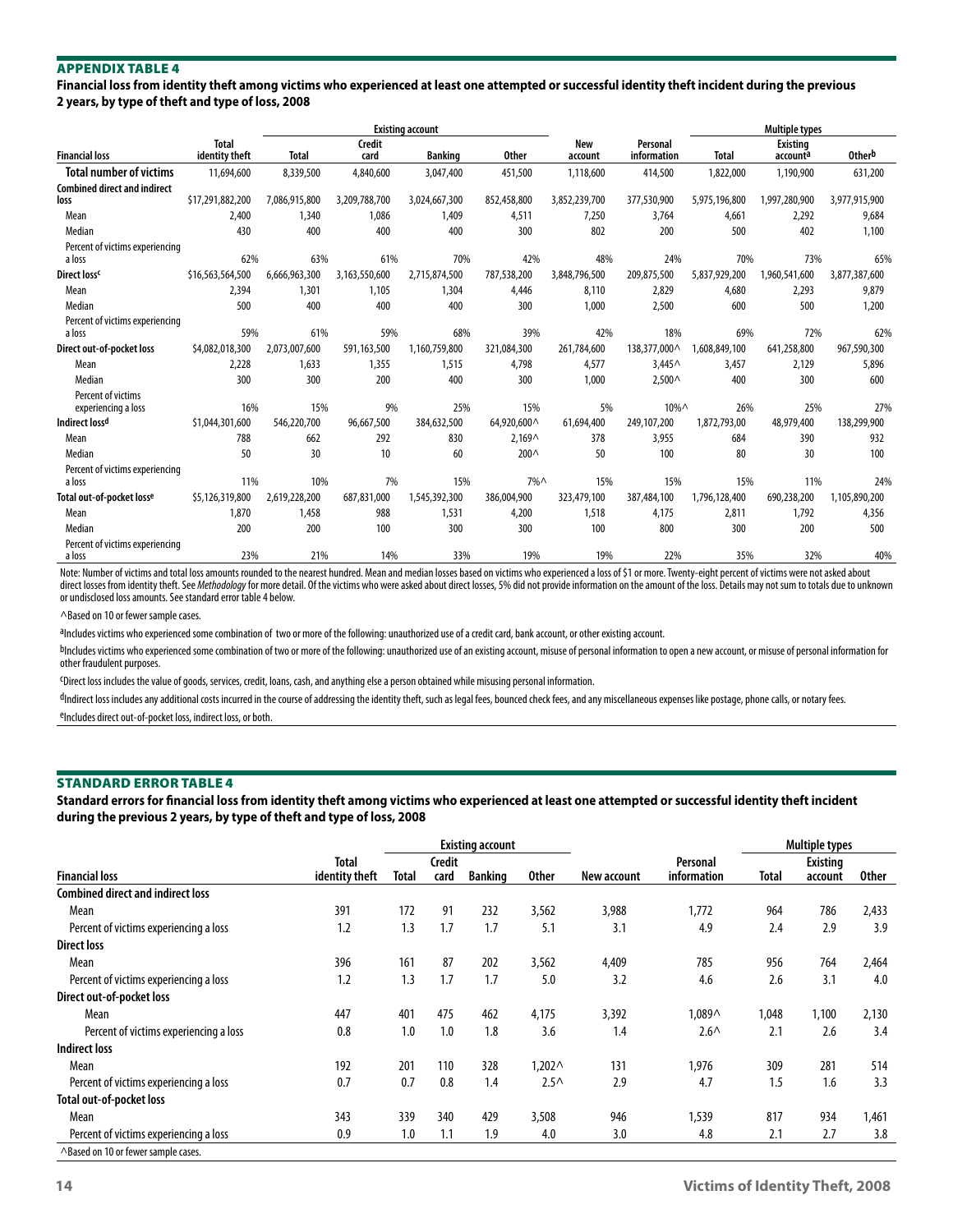**Length of time victims spent resolving problems associated with any attempted or successful identity theft incident that occurred during the past 2 years, 2008**

|                                |                             |              |                         |                |              |          |                | <b>Multiple types</b> |              |         |
|--------------------------------|-----------------------------|--------------|-------------------------|----------------|--------------|----------|----------------|-----------------------|--------------|---------|
|                                |                             |              | <b>Existing account</b> |                |              | New      | Personal       | <b>Existing</b>       |              |         |
| Time to resolve                | <b>Total identity theft</b> | <b>Total</b> | Credit card             | <b>Banking</b> | <b>Other</b> | account  | information    | <b>Total</b>          | accounta     | Otherb  |
| <b>Total number of victims</b> | 11,694,600                  | 8,339,500    | 4,840,600               | 3,047,400      | 451,500      | .118,600 | 414,500        | 822,000               | ,190,900     | 631,200 |
| 1 day or less                  | 42%                         | 44%          | 50%                     | 35%            | 47%          | 39%      | 46%            | 33%                   | 35%          | 29%     |
| 2 to 7 days                    | 16                          | 17           | 16                      | 19             | 12           | 14       | $5^{\wedge}$   | 18                    | 18           | 18      |
| 8 days to less than 1 month    | 15                          | 16           | 14                      | 20             | 18           |          | 5 <sub>0</sub> | 17                    | 20           | 10      |
| 1 month to less than 3 months  | 13                          | 12           | 10                      | 16             | $8^{\wedge}$ | 12       | 9۸             | 16                    | 15           | 17      |
| 3 months to less than 6 months | 4                           |              |                         |                | $4^{\wedge}$ |          | $4^{\wedge}$   |                       | 4            |         |
| 6 months or more               |                             |              |                         |                | $1\wedge$    | 8        | 7 <sub>0</sub> |                       | $3^{\wedge}$ |         |
| Unknown                        |                             |              |                         |                | 10           | 14       |                |                       |              | 10      |

Note: Columns may not sum to 100% due to rounding. See standard error table 5 below.

^Based on 10 or fewer sample cases.

aIncludes victims who experienced some combination of two or more of the following: unauthorized use of a credit card, bank account, or other existing account.

bIncludes victims who experienced some combination of two or more of the following: unauthorized use of an existing account, misuse of personal information to open a new account, or misuse of personal information for other fraudulent purposes.

#### Standard Error Table 5

**Standard errors for the length of time victims spent resolving problems associated with any attempted or successful identity theft incident that occurred during the previous 2 years, 2008**

|                                     |                                |       |                | <b>Existing account</b> |                  |                | <b>Multiple types</b>   |       |                            |              |
|-------------------------------------|--------------------------------|-------|----------------|-------------------------|------------------|----------------|-------------------------|-------|----------------------------|--------------|
| Time to resolve                     | <b>Total</b><br>identity theft | Total | Credit<br>card | <b>Banking</b>          | 0ther            | New<br>account | Personal<br>information | Total | <b>Existing</b><br>account | <b>Other</b> |
| 1 day or less                       | 0.98                           | 1.1   | 1.5            | 1.8                     | 5.5              | 3.2            | 4.9                     | 2.4   | 3.2                        | 3.6          |
| 2-7 days                            | 0.75                           | 0.9   | 1.2            | 1.5                     | 3.5              | 2.2            | $2.2^{\circ}$           | 2.2   | 2.7                        | 3.2          |
| 8 days to less than 1 month         | 0.72                           | 0.9   | 0.9            | 1.7                     | 3.8              | 1.6            | 2.4 <sub>0</sub>        | 2.0   | 2.8                        | 2.3          |
| 1 month to less than 3 months       | 0.71                           | 0.8   | 0.9            | 1.6                     | 2.5 <sub>0</sub> | 2.1            | 3.2 <sub>0</sub>        | 2.2   | 2.5                        | 3.3          |
| 3 months to less than 6 months      | 0.36                           | 0.4   | 0.5            | 0.8                     | 1.9 <sub>0</sub> | 1.0            | $2.1\wedge$             | 1.2   | 1.3                        | 2.4          |
| 6 months or more                    | 0.35                           | 0.3   | 0.4            | 0.5                     | 1.0 <sub>0</sub> | 2.0            | $3.1\wedge$             | 1.0   | 1.0 <sub>0</sub>           | 2.2          |
| Unknown                             | 0.49                           | 0.5   | 0.6            | 0.8                     | 3.0              | 2.2            | 4.2                     | 1.4   | 1.3                        | 2.6          |
| A Raced on 10 or fewer cample cases |                                |       |                |                         |                  |                |                         |       |                            |              |

Based on <mark>10 or fewer sample cases.</mark>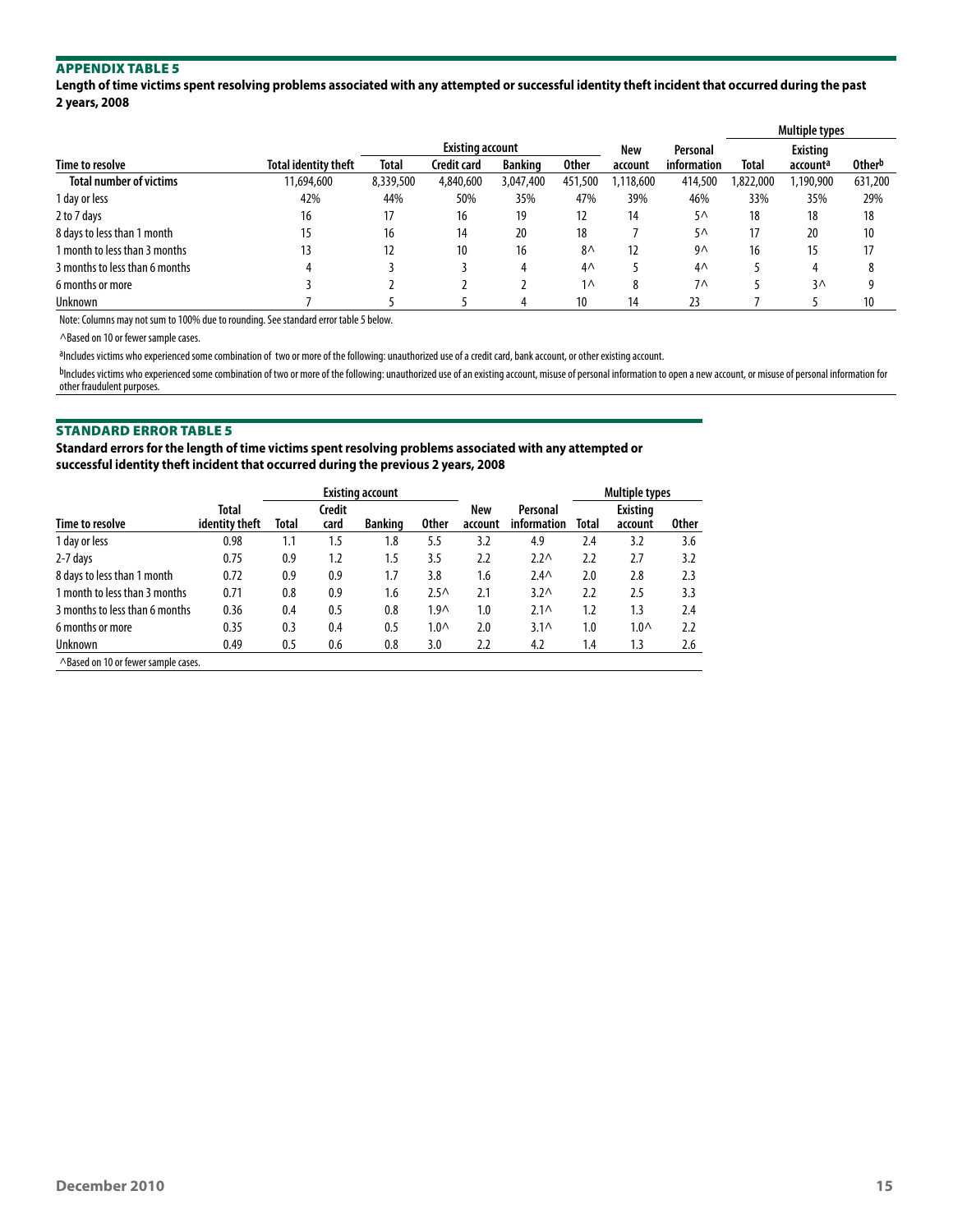**Percentage of victims who experienced at least one attempted or successful identity theft incident during the past 2 years and contacted an organization about the theft, by type of theft, type of organization, and credit bureau action, 2008**

|                                           |                |                 |                         |                |                 |           |                 | <b>Multiple types</b> |                      |              |  |
|-------------------------------------------|----------------|-----------------|-------------------------|----------------|-----------------|-----------|-----------------|-----------------------|----------------------|--------------|--|
|                                           | Total          |                 | <b>Existing account</b> |                |                 | New       | Personal        |                       | <b>Existing</b>      |              |  |
| <b>Organization</b>                       | identity theft | Total           | Credit card             | <b>Banking</b> | <b>Other</b>    | account   | information     | Total                 | account <sup>a</sup> | Otherb       |  |
| <b>Total number of victims</b>            | 11,694,600     | 8,339,500       | 4,840,600               | 3,047,400      | 451,500         | 1,118,600 | 414,500         | 1,822,000             | 1,190,900            | 631,200      |  |
| Credit card company or bank               | 68%            | 69%             | 64%                     | 77%            | 67%             | 53%       | 38%             | 78%                   | 77%                  | 78%          |  |
| <b>Federal Trade Commission (FTC)</b>     |                |                 | $ \wedge$               | $1^$           | --∧             | $3\wedge$ | $5^{\wedge}$    | $2^{\wedge}$          | $-\wedge$            | $5^{\wedge}$ |  |
| Consumer agency <sup>c</sup>              |                |                 |                         |                | $-\wedge$       | 10        | $6^$            | 4                     | $2^{\wedge}$         |              |  |
| Document issuing agency <sup>d</sup>      |                |                 |                         |                | 4 <sub>0</sub>  | q         | 13              | 10                    | 8                    | 12           |  |
| <b>Credit monitoring service</b>          |                |                 | h                       | 4              | 5٨              | 14        | $11^$           | 9                     | h                    | 16           |  |
| Credit bureau <sup>e</sup>                | 15             | 10 <sup>°</sup> | 10 <sup>°</sup>         | 9              | $7^$            | 39        | 22              | 24                    | 17                   | 37           |  |
| Placed a fraud alert on credit report     | 76             | 72              | 70                      | 77             | $49^$           | 78        | 72              | 83                    | 75                   | 89           |  |
| Requested credit report                   | 72             | 63              | 60                      | 66             | 100^            | 84        | 81              | 72                    | 58                   | 85           |  |
| Requested corrections to credit report    | 50             | 35              | 31                      | 38             | 66 <sub>0</sub> | 71        | 57              | 57                    | 41                   | 72           |  |
| Provided a police report to credit bureau | 30             | 39              | 21                      | 34             | $12^{\wedge}$   | 29        | 38 <sub>0</sub> | 34                    | 30                   | 38           |  |
| Placed a freeze on credit report          | 45             | 25              | 36                      | 45             | $49^$           | 44        | 39 <sub>0</sub> | 57                    | 54                   | 59           |  |

Note: See standard error table 6 below.

--Less than 0.5%.

^Based on 10 or fewer sample cases.

aIncludes victims who experienced some combination of two or more of the following: the unauthorized use of a credit card, bank account, or other existing account.

bIncludes victims who experienced some combination of two or more of the following: unauthorized use of an existing account, misuse of personal information to open a new account, or misuse of personal information for other fraudulent purposes.

cIncludes government consumer affairs agencies and agencies such as the Better Business Bureau.

dIncludes agencies that issue drivers' licenses or Social Security cards.

ePercentage of victims who took actions with a credit bureau, based on the number of victims who contacted a credit bureau. Percentages may sum to more than 100% due to respondents taking multiple actions with the credit bureau and unknown responses.

#### Standard Error Table 6

**Standard errors for the percentage of victims who experienced at least one attempted or successful identity theft incident during the previous 2 years and contacted an organization about the theft, by type of theft, type of organization, and credit bureau action, 2008**

|                                          |                |              |                         |                |                  |             |                   | Multiple types   |                  |              |  |
|------------------------------------------|----------------|--------------|-------------------------|----------------|------------------|-------------|-------------------|------------------|------------------|--------------|--|
|                                          | Total          |              | <b>Existing account</b> |                |                  |             | Personal          | <b>Existing</b>  |                  |              |  |
| <b>Organization</b>                      | identity theft | <b>Total</b> | <b>Credit card</b>      | <b>Banking</b> | <b>Other</b>     | New account | information       | Total            | account          | <b>Other</b> |  |
| Credit card company or bank              | 0.9            | 1.1          | 1.4                     | 1.8            | 4.5              | 3.9         | 5.2               | 2.2              | 2.8              | 3.5          |  |
| <b>Federal Trade Commission (FTC)</b>    | 0.2            | 0.2          | 0.1 <sub>0</sub>        | $0.4\wedge$    | $\sim \wedge$    | $1.1\wedge$ | 2.2 <sub>0</sub>  | 0.7 <sub>0</sub> | $\sim \wedge$    | $1.8\wedge$  |  |
| <b>Consumer agency</b>                   | 0.4            | 0.3          | 0.3                     | 0.6            | $\sim \wedge$    | 2.3         | $2.4 \wedge$      | 0.9              | 0.9 <sub>0</sub> | 2.0          |  |
| Document issuing agency                  | 0.4            | 0.3          | 0.3                     | 0.6            | 2.3 <sub>0</sub> | 1.8         | 4.5               | 1.5              | 1.7              | 2.8          |  |
| <b>Credit monitoring service</b>         | 0.5            | 0.5          | 0.8                     | 0.7            | $2.1\wedge$      | 2.3         | $3.6\wedge$       | 1.5              | 1.4              | 3.2          |  |
| Credit bureau                            | 0.7            | 0.7          | 1.0                     | 1.0            | 2.7 <sub>0</sub> | 3.3         | 5.0               | 2.2              | 2.4              | 4.1          |  |
| Place a fraud alert on credit report     | 2.2            | 3.2          | 4.1                     | 5.9            | $19.9^{\circ}$   | 4.2         | 10.2              | 3.9              | 6.6              | 4.2          |  |
| Request credit report                    | 2.3            | 3.3          | 4.0                     | 6.1            | $\sim \wedge$    | 3.3         | 8.3               | 4.4              | 7.2              | 5.5          |  |
| Request corrections to credit report     | 2.8            | 3.5          | 4.3                     | 5.5            | $17.6^{\circ}$   | 5.4         | 12.5              | 5.2              | 7.2              | 6.1          |  |
| Provide a police report to credit bureau | 2.4            | 3.2          | 3.6                     | 6.4            | $11.6^{\circ}$   | 5.3         | 9.4 <sub>0</sub>  | 5.0              | 6.9              | 6.3          |  |
| Place a freeze on credit report          | 2.5            | 3.4          | 4.2                     | 6.5            | 19.9^            | 5.3         | 12.0 <sub>0</sub> | 4.9              | 7.9              | 6.6          |  |
| $\sim$ Not applicable.                   |                |              |                         |                |                  |             |                   |                  |                  |              |  |
| A Raced on 10 or fewer cample cases      |                |              |                         |                |                  |             |                   |                  |                  |              |  |

sased on 10 or fewer sample cases.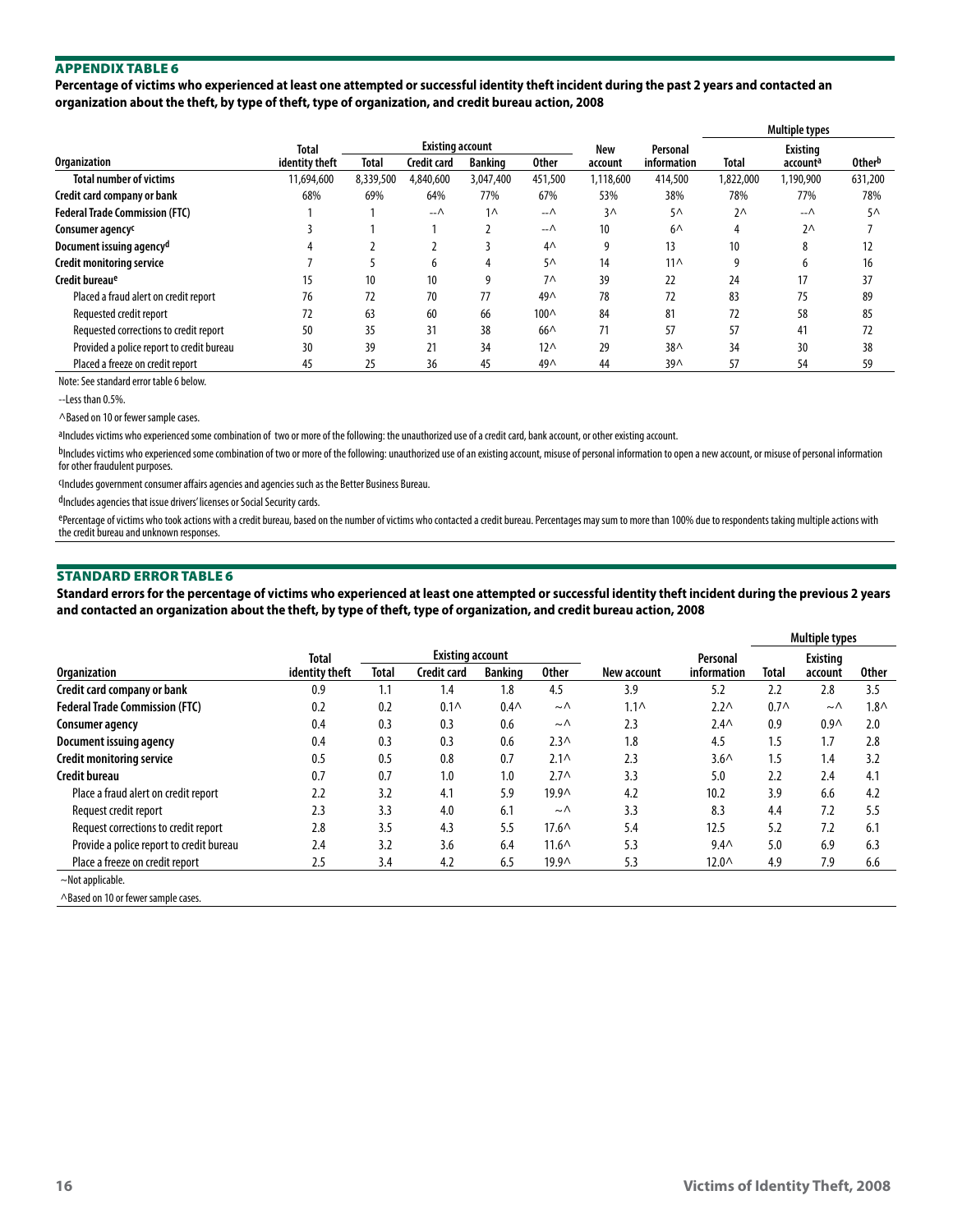**Percentage of victims who experienced at least one attempted or successful identity theft incident during the past 2 years and reported the incident to a law enforcement agency, by type of identity theft and reasons for not reporting, 2008**

|                                           |                |                             |                         |                                |                |                         |                | <b>Multiple types</b> |                 |                    |  |
|-------------------------------------------|----------------|-----------------------------|-------------------------|--------------------------------|----------------|-------------------------|----------------|-----------------------|-----------------|--------------------|--|
|                                           | Total          |                             | <b>Existing account</b> |                                |                |                         | Personal       |                       | <b>Existing</b> |                    |  |
| Victim response                           | identity theft | Credit card<br><b>Total</b> |                         | <b>Banking</b><br><b>Other</b> |                | New account information |                | Total                 | accounta        | Other <sup>b</sup> |  |
| <b>Total number of victims</b>            | 11,694,600     | 8,339,500                   | 4,840,600               | 3,047,400                      | 451,500        | 1,118,600               | 414,500        | 1,822,000             | 1,190,900       | 631,200            |  |
| Victimization reported to law enforcement | 17%            | 13%                         | 9%                      | 19%                            | 9%             | 28%                     | 26%            | 26%                   | 23%             | 33%                |  |
| Victimization not reported                | 80             | 85                          | 88                      | 80                             | 82             | 67                      | 60             | 72                    | 75              | 65                 |  |
| Reasons for not reporting <sup>c</sup>    |                |                             |                         |                                |                |                         |                |                       |                 |                    |  |
| Did not know to report <sup>d</sup>       | 15             | 15                          | 15                      | 14                             | 16             | 21                      | 18             | 14                    | 12              | 20                 |  |
| No monetary loss                          | 22             | 24                          | 27                      | 20                             | 22             | 15                      | $18\wedge$     | 17                    | 22              | h                  |  |
| Handled it another way <sup>e</sup>       | 48             | 51                          | 53                      | 49                             | 43             | 35                      | 28             | 42                    | 47              | 32                 |  |
| Did not think the police could helpf      | 19             | 17                          | 15                      | 18                             | 24             | 24                      | 34             | 23                    | 21              | 29                 |  |
| Offender was a family member or friend    |                | $ \wedge$                   | --∧                     | –−∧                            | $1^$           | $1^$                    | 1 <sub>0</sub> | 1 <sub>0</sub>        | 1 <sub>0</sub>  |                    |  |
| Personal reasons9                         |                |                             |                         |                                | 4 <sub>0</sub> |                         | $5^{\wedge}$   | b                     | b               |                    |  |

Note: Percentage of victims reporting and not reporting to police do not sum to 100% because approximately 3% of victims did not provide responses. See standard error table 7 below.

--Less than 0.05%.

^Based on 10 or fewer sample cases.

aIncludes victims who experienced some combination of two or more of the following: the unauthorized use of a credit card, bank account, or other existing account.

bIncludes victims who experienced two or more of the following: unauthorized use of an existing account, misuse of personal information to open a new account, or misuse of personal information for other fraudulent purposes.

cPercentages computed from the number of victims who did not report the identity theft to a law enforcement agency. Percentages may sum to more than 100% because some victims gave multiple reasons for not reporting.

dIncludes victims who did not know they could report to the police and victims who did not know which agency was responsible for identity theft crimes.

eIncludes victims who reported the theft to a credit card company, bank, or other organization instead and victims who took care of the theft independently.

f Includes victims who did not think the police would do anything, did not want to bother the police, thought they discovered the crime too late for the police to help, and could not identify the offender or provide information to assist the police.

gIncludes victims who were afraid to report, too embarrassed to report, or thought reporting would be an inconvenience.

#### Standard Error Table 7

**Standard errors for the percent of victims who experienced at least one attempted or successful identity theft incident during the previous 2 years and reported the incident to a law enforcement agency, by type of identity theft and reasons for not reporting, 2008**

|                                           |                         |                |                | <b>Existing account</b> |                  |                  | Multiple types          |                  |                            |              |
|-------------------------------------------|-------------------------|----------------|----------------|-------------------------|------------------|------------------|-------------------------|------------------|----------------------------|--------------|
| <b>Victim response</b>                    | Total<br>identity theft | Total          | Credit<br>card | <b>Banking</b>          |                  | New<br>account   | Personal<br>information | Total            | <b>Existing</b><br>account | <b>Other</b> |
| Victimization reported to law enforcement | 0.8                     | 0.8            | 0.9            | 1.6                     | 2.8              | 3.0              | 5.5                     | 2.2              | 2.7                        | 3.8          |
| Victimization not reported                | 0.9                     | 0.9            | 1.1            | 1.6                     | 4.0              | 3.2              | 5.7                     | 2.1              | 2.7                        | 3.9          |
| Reasons for not reporting                 |                         |                |                |                         |                  |                  |                         |                  |                            |              |
| Did not know to report                    | 0.9                     | 1.0            | 1.4            | 1.5                     | 4.1              | 3.1              | 4.9                     | 1.8              | 2.2                        | 3.9          |
| No monetary loss                          | 1.0                     | 1.1            | 1.4            | 1.7                     | 4.5              | 2.6              | $5.3^$                  | 2.4              | 3.2                        | 2.8          |
| Handled it another way                    | 1.3                     | 1.3            | 1.6            | 2.6                     | 5.0              | 4.1              | 6.0                     | 3.2              | 3.6                        | 5.6          |
| Did not think the police could help       | 1.0                     | 1.1            | 1.4            | 1.7                     | 4.3              | 3.3              | 7.5                     | 2.4              | 2.8                        | 4.8          |
| Offender was a family member or friend    | 0.2                     | $\sim$ $\land$ | $\sim \wedge$  | $\sim \wedge$           | 0.9 <sub>0</sub> | 0.7 <sub>0</sub> | $1.2\wedge$             | 0.5 <sub>0</sub> | 0.6 <sub>0</sub>           | 0.7          |
| Personal reasons                          | 0.6                     | 0.7            | 0.6            | 1.5                     | $2.1\wedge$      | 1.9              | $2.6^{\wedge}$          | 1.3              | 1.6                        | 2.5          |
| $\sim$ Not applicable.                    |                         |                |                |                         |                  |                  |                         |                  |                            |              |

^Based on 10 or fewer sample cases.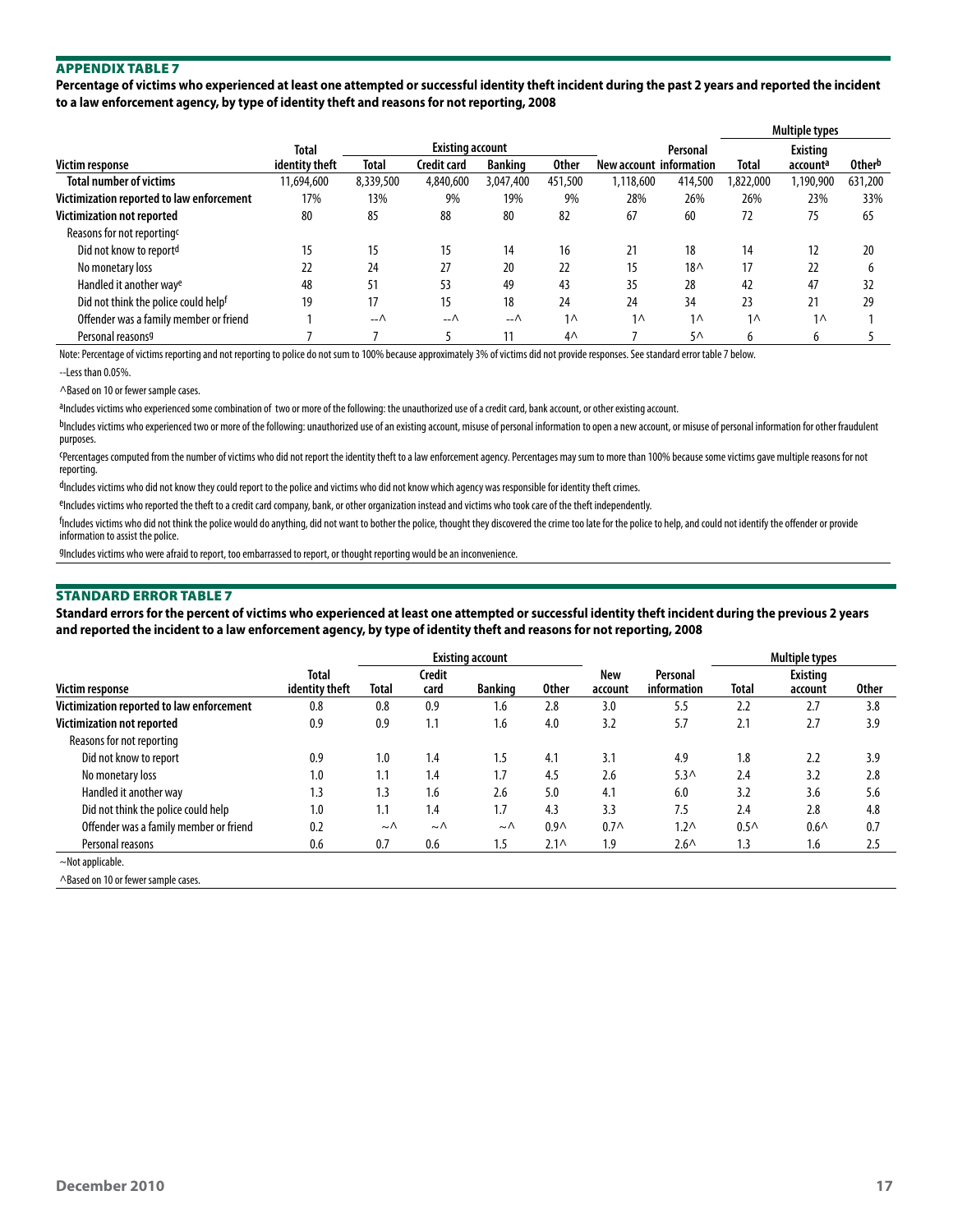**Percentage of victims who experienced at least one identity theft incident during the past 2 years or a violent crime incident during the prior year and experienced emotional or physical problems as a result of the incident, by type of identity theft or violent crime, 2008 and 2009**

|                                                  | Total             | <b>Existing account</b> |                |               |             |                | <b>Multiple types</b>   |           |                            | Violent victimizations (2008-2009) |              |                           |                |                       |                   |
|--------------------------------------------------|-------------------|-------------------------|----------------|---------------|-------------|----------------|-------------------------|-----------|----------------------------|------------------------------------|--------------|---------------------------|----------------|-----------------------|-------------------|
| <b>Victim impact</b>                             | identity<br>theft | Total                   | Credit<br>card | Banking       | 0ther       | New<br>account | Personal<br>information | Tota      | <b>Existing</b><br>account | <b>Other</b>                       | <b>Total</b> | Rape or sexual<br>assault | <b>Robberv</b> | Aggravated<br>assault | Simple<br>assault |
| <b>Total number of victims</b>                   | 11.694.600        | 8.339.500               | 1.840.600      | 3.047<br>.400 | 451.500     | .118.600       | 414.500                 | 1.822.000 | .190.900                   | 631.200                            | 5.006.800    | 198.100                   | 556.300        | 949.700               | 3,302,700         |
| Significant work-related problems <sup>c</sup>   | 3%                | 2%                      | 1%             | 2%            | $3% \wedge$ | 7%^            | 11%^                    | 4%        | $2%$ $\wedge$              | $8\%$                              | 14%          | 28%                       | 19%            | 16%                   | 11%               |
| Significant relationship problems <sup>d</sup>   | 6%                | 5%                      | 2%             | 8%            | $9\%$       | 7%             | 13%^                    | 9%        | $4\%$ $\wedge$             | 19%                                | 19%          | 40%                       | 24%            | 20%                   | 17%               |
| Overall, how distressing was the identity thefte |                   |                         |                |               |             |                |                         |           |                            |                                    |              |                           |                |                       |                   |
| Not at all                                       | 11%               | 12%                     | 15%            | 9%            | $6\%$       | 13%            | 9%                      | 8%        | 7%                         | 10%                                | 18%          | 12%^                      | 11%            | 15%                   | 20%               |
| Mildly                                           | 34                | 37                      | 42             | 30            | 36          | 24             | $16^$                   | 32        | 36                         | 24                                 | 27           | $16^$                     | 18             |                       | 30                |
| Moderately                                       | 33                | 32                      | 31             | 33            | 32          | 29             | 37                      | 36        | 37                         | 32                                 | 26           | 28                        | 26             |                       | 27                |
| Severely                                         |                   |                         |                | 26            | $15^$       | 29             | 30                      | 24        | 18                         | 34                                 | 29           | 43                        |                |                       | 23                |

Note: Data on victims of violent crime are from the 2008-2009 National Crime Victimization Survey (NCVS). On the Identity Theft Supplement (ITS), victims who reported an attempted identity theft did not respond to victim impact items. See *Methodology* for more detail. See standard error table 8 below.

^ Based on 10 or fewer sample cases.

aIncludes victims who experienced some combination of two or more of the following: unauthorized use of a credit card, banking account, or other existing account.

bIncludes victims who experienced some combination of two or more of the following: unauthorized use of an existing account, misuse of personal information to open a new account, or misuse of personal information for other fraudulent purposes.

cIncludes victims reporting significant problems with job or schoolwork or trouble with boss, coworker, or peers.

dIncludes victims reporting significant problems with family members or friends, including getting into more arguments or fights than before, not feeling able to trust them as much, or not feeling as close to them as befor the identity theft.

eSubcategories may not sum to 100% because 2.3% of total responding victims were unable to provide information on distress.

#### Standard Error Table 8

**Standard errors for the percent of victims who experienced at least one incident of identity theft during the previous two years and experienced emotional or physical problems as a result of the incident, by type of identity theft or violent crime, 2008 and 2009**

|                                                  | <b>Identity theft</b>   |       |                |                |                  |                |                         |              |                            |              |                                    |                           |         |                       |                   |  |
|--------------------------------------------------|-------------------------|-------|----------------|----------------|------------------|----------------|-------------------------|--------------|----------------------------|--------------|------------------------------------|---------------------------|---------|-----------------------|-------------------|--|
|                                                  | <b>Existing account</b> |       |                |                |                  |                |                         |              | Multiple types             |              | Violent victimizations (2008-2009) |                           |         |                       |                   |  |
| Victim impact                                    | Total<br>identity theft | Total | Credit<br>card | <b>Banking</b> | <b>Other</b>     | New<br>account | Personal<br>information | <b>Total</b> | <b>Existing</b><br>account | <b>Other</b> | <b>Total</b>                       | Rape or sexual<br>assault | Robberv | Aggravated<br>assault | Simple<br>assault |  |
| Significant work-related problems                | 0.4                     | 0.3   | 0.4            | 0.6            | 2.9 <sub>0</sub> | $2.6^{\wedge}$ | $4.9^$                  |              | $1.3\wedge$                | $2.4^$       | 1.2                                | 7.0                       | 3.6     | 2.7                   | 1.3               |  |
| Significant relationship problems                | 0.5                     | 0.7   | 0.6            | I.4            | 3.5 <sub>0</sub> | 2.0            | $4.7^$                  | 1.5          | $1.3\wedge$                | 3.1          | 1.3                                | 7.1                       | 4.0     | 2.4                   | 1.5               |  |
| Overall, how distressing was the identity theft? |                         |       |                |                |                  |                |                         |              |                            |              |                                    |                           |         |                       |                   |  |
| Not at all                                       | 0.8                     | 1.0   | .5             | .3             | 3.0 <sub>0</sub> | 2.5            | 3.2 <sub>0</sub>        | 1.6          |                            | 3.3          | 1.3                                | 4.3 <sub>0</sub>          | 2.6     | 2.5                   | 1.7               |  |
| Mildly                                           | 1.0                     | 1.2   | 1.9            | 1.9            | 5.9              | 2.9            | 5.3 <sub>0</sub>        | 2.6          | 3.7                        | 3.8          | 1.4                                | 5.3 <sub>0</sub>          | 3.1     | 3.3                   | 1.9               |  |
| Moderately                                       | 1.1                     | 1.3   |                | 2.0            | 6.5              | 3.5            | 7.0                     | 2.8          | 3.6                        | 4.7          | 1.4                                | 7.6                       | 3.7     | 2.7                   | 1.8               |  |
| Severely                                         | 0.9                     | 1.0   |                | 2.1            | 4.3 <sub>0</sub> | 3.3            | 6.7                     | 2.3          | 2.6                        | 4.5          | 1.5                                | 6.9                       | 4.6     | 3.5                   | 1.7               |  |
| ^Based on 10 or fewer sample cases.              |                         |       |                |                |                  |                |                         |              |                            |              |                                    |                           |         |                       |                   |  |